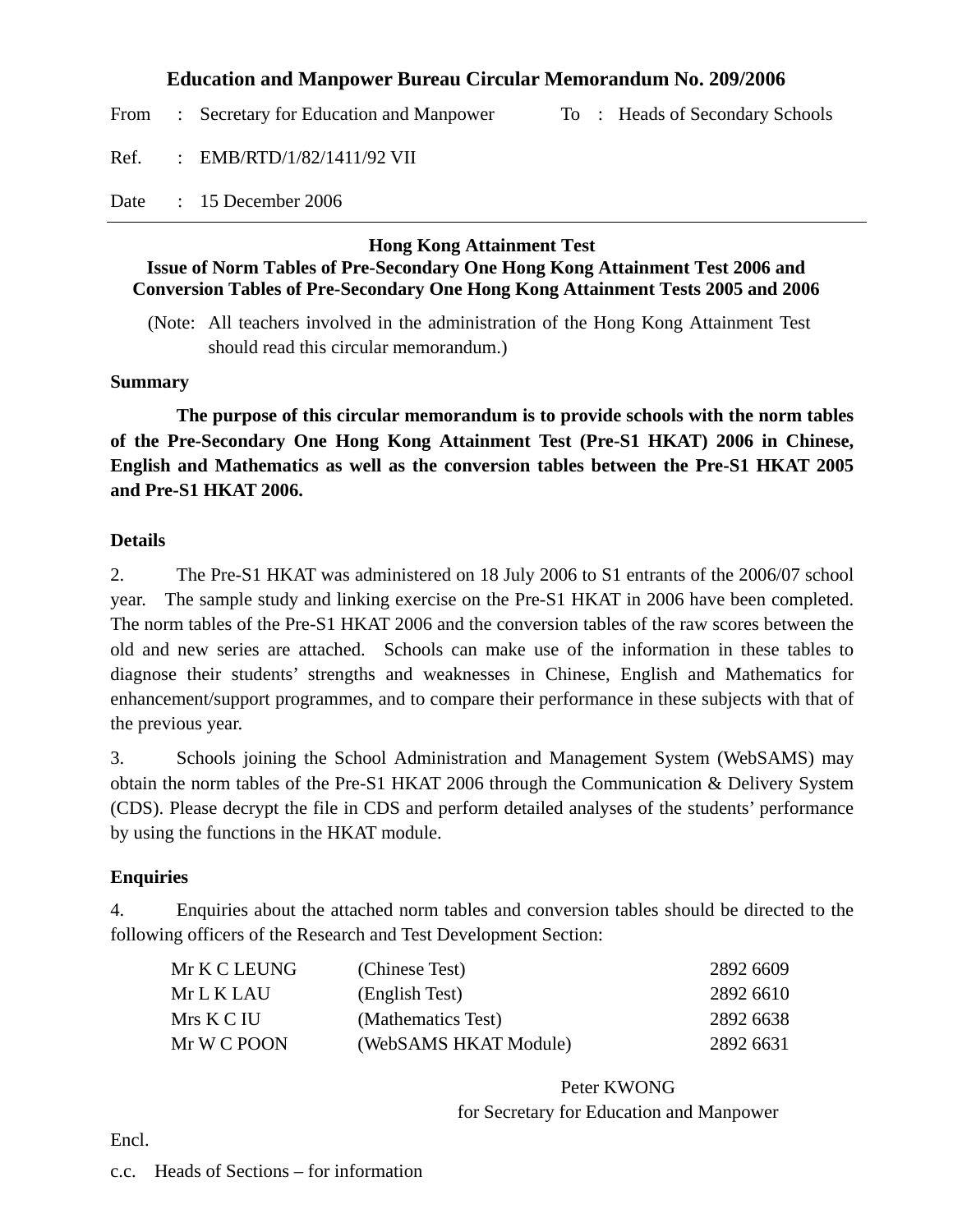**2006** 

|  | $\ast$ |
|--|--------|
|  |        |

| $\boldsymbol{0}$                           | 44.84 | 0.0     | 51      | 95.21  | 34.4  |
|--------------------------------------------|-------|---------|---------|--------|-------|
| $\mathbf{1}$                               | 45.83 | 0.0     | 52      | 96.19  | 36.5  |
|                                            | 46.82 | 0.0     | 53      | 97.18  | 38.8  |
|                                            | 47.80 | 0.0     | 54      | 98.17  | 41.2  |
| $\begin{array}{c} 2 \\ 3 \\ 4 \end{array}$ | 48.79 | 0.0     | 55      | 99.16  | 43.5  |
| 5                                          | 49.78 | 0.0     | 56      | 100.15 | 46.0  |
| $\overline{6}$                             | 50.77 | 0.1     | 57      | 101.13 | 48.5  |
|                                            |       | 0.1     | 58      |        |       |
| $\overline{7}$                             | 51.75 |         |         | 102.12 | 51.0  |
| 8                                          | 52.74 | 0.1     | 59      | 103.11 | 53.8  |
| 9                                          | 53.73 | 0.2     | 60      | 104.10 | 56.4  |
| 10                                         | 54.72 | 0.3     | 61      | 105.08 | 59.2  |
| 11                                         | 55.70 | 0.4     | 62      | 106.07 | 62.1  |
| 12                                         | 56.69 | 0.6     | 63      | 107.06 | 64.8  |
| 13                                         | 57.68 | 0.7     | 64      | 108.05 | 67.6  |
| 14                                         | 58.67 | 1.0     | 65      | 109.03 | 70.3  |
| 15                                         | 59.65 | 1.2     | 66      | 110.02 | 73.2  |
| 16                                         | 60.64 | 1.4     | 67      | 111.01 | 75.9  |
| 17                                         | 61.63 | 1.7     | 68      | 112.00 | 78.5  |
| 18                                         | 62.62 | 1.9     | 69      | 112.98 | 81.3  |
| 19                                         | 63.60 | 2.2     | 70      | 113.97 | 83.7  |
| 20                                         | 64.59 | 2.4     | 71      | 114.96 | 85.8  |
| 21                                         | 65.58 | 2.8     | $72\,$  | 115.95 | 87.9  |
| 22                                         | 66.57 | 3.1     | 73      | 116.93 | 89.7  |
| 23                                         | 67.55 | 3.4     | 74      | 117.92 | 91.4  |
| 24                                         | 68.54 | 3.8     | 75      | 118.91 | 93.0  |
| 25                                         | 69.53 | 4.2     | 76      | 119.90 | 94.4  |
| 26                                         | 70.52 | 4.7     | $77 \,$ | 120.88 | 95.7  |
| 27                                         | 71.51 | 5.3     | 78      | 121.87 | 96.7  |
| 28                                         | 72.49 | 5.8     | 79      | 122.86 | 97.6  |
| 29                                         | 73.48 | 6.4     | 80      | 123.85 | 98.2  |
| 30                                         | 74.47 | $7.0\,$ | 81      | 124.83 | 98.6  |
| 31                                         | 75.46 | 7.7     | 82      | 125.82 | 99.1  |
| 32                                         | 76.44 | 8.5     | 83      | 126.81 | 99.3  |
| 33                                         | 77.43 | 9.3     | 84      | 127.80 | 99.5  |
| 34                                         | 78.42 | 10.1    | 85      | 128.79 | 99.7  |
| 35                                         | 79.41 | 11.0    | 86      | 129.77 | 99.8  |
| 36                                         | 80.39 | 11.8    | 87      | 130.76 | 99.9  |
| 37                                         | 81.38 | 12.8    | 88      | 131.75 | 99.9  |
| 38                                         | 82.37 | 14.0    | 89      | 132.74 | 100.0 |
| 39                                         | 83.36 | 15.1    | 90      | 133.72 | 100.0 |
| 40                                         | 84.34 | 16.3    | 91      | 134.71 | 100.0 |
| 41                                         | 85.33 | 17.5    | 92      | 135.70 | 100.0 |
| 42                                         | 86.32 | 18.8    | 93      | 136.69 | 100.0 |
| 43                                         | 87.31 | 20.2    | 94      | 137.67 | 100.0 |
| 44                                         | 88.29 | 21.6    | 95      | 138.66 | 100.0 |
| 45                                         | 89.28 | 23.3    | 96      | 139.65 | 100.0 |
| 46                                         | 90.27 | 25.0    | 97      | 140.64 | 100.0 |
| 47                                         | 91.26 | 26.6    | 98      | 141.62 | 100.0 |
| 48                                         | 92.24 | 28.4    | 99      | 142.61 | 100.0 |
| 49                                         | 93.23 | 30.3    | 100     | 143.60 | 100.0 |
| 50                                         | 94.22 | 32.3    |         |        |       |

 $*$ 

55.85

標準差 15.19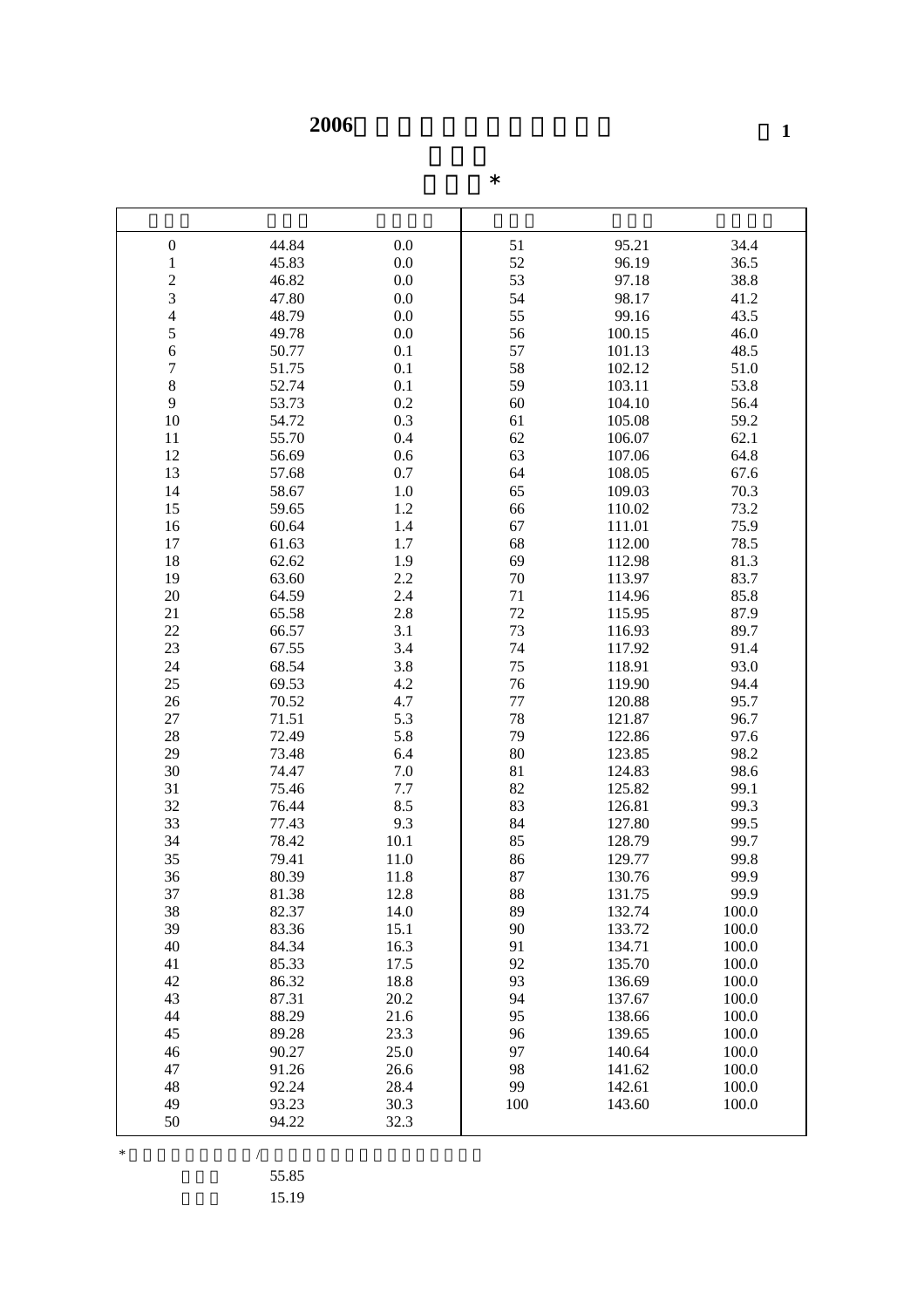| $\boldsymbol{0}$                                | 58.86  | 1.2   | $\lambda$           | $\sqrt{ }$                                      | 99.21  | 50.3    |
|-------------------------------------------------|--------|-------|---------------------|-------------------------------------------------|--------|---------|
| $\mathbf 1$                                     | 64.44  | 1.2   | $\big)$<br>$\left($ | $\,8\,$                                         | 104.69 | 66.3    |
|                                                 | 70.02  | 6.1   |                     | $\mathbf{9}$                                    | 110.17 | 79.2    |
| $\begin{array}{c} 2 \\ 3 \\ 4 \end{array}$      | 75.60  | 6.1   |                     | 10                                              | 115.65 | 88.9    |
|                                                 | 81.18  | 19.1  |                     | 11                                              | 121.14 | 97.4    |
| 5                                               | 86.75  | 19.1  |                     | 12                                              | 126.62 | 100.0   |
| 6                                               | 92.33  | 42.1  |                     |                                                 |        |         |
| $\overline{7}$                                  | 97.91  | 42.1  | $\big)$<br>$\left($ | $\boldsymbol{0}$                                | 61.04  | 2.7     |
| 8                                               | 103.49 | 70.5  |                     | $\mathbf{1}$                                    | 66.56  | 3.7     |
| 9                                               | 109.07 | 70.5  |                     |                                                 | 72.07  | $8.2\,$ |
| 10                                              | 114.65 | 92.3  |                     | $\frac{2}{3}$                                   | 77.59  | 11.3    |
| 11                                              | 120.23 | 92.3  |                     | $\overline{\mathcal{L}}$                        | 83.11  | 18.1    |
| 12                                              | 125.80 | 100.0 |                     | 5                                               | 88.63  | 25.1    |
|                                                 |        |       |                     | $\overline{6}$                                  | 94.15  | 36.4    |
| $\boldsymbol{0}$                                | 68.50  | 5.8   |                     | $\overline{7}$                                  | 99.66  | 49.6    |
| $\,1$                                           | 81.47  | 22.6  |                     | $\,8$                                           | 105.18 | 66.1    |
|                                                 | 94.44  | 49.3  |                     | 9                                               | 110.70 | 80.8    |
| $\frac{2}{3}$                                   | 107.42 | 79.5  |                     | $10\,$                                          | 116.22 | 93.9    |
| $\overline{\mathcal{L}}$                        | 120.39 | 100.0 |                     | 11                                              | 121.74 | 98.0    |
|                                                 |        |       |                     | 12                                              | 127.25 | 100.0   |
| $\boldsymbol{0}$                                | 60.27  | 2.6   |                     |                                                 |        |         |
| $\,1$                                           | 74.46  | 12.4  |                     | $\boldsymbol{0}$                                | 59.92  | 4.1     |
|                                                 | 88.66  | 35.2  |                     |                                                 | 65.30  | 4.7     |
|                                                 | 102.86 | 69.9  |                     |                                                 | 70.67  | $6.0\,$ |
| $\begin{array}{c} 2 \\ 3 \\ 4 \end{array}$      | 117.06 | 100.0 |                     | $\begin{array}{c} 1 \\ 2 \\ 3 \\ 4 \end{array}$ | 76.05  | 8.5     |
|                                                 |        |       |                     |                                                 | 81.43  | 13.0    |
|                                                 | 78.88  | 25.3  |                     |                                                 | 86.81  | 20.3    |
| $\boldsymbol{0}$                                |        | 72.1  |                     | 5                                               |        |         |
| $\mathbf{1}$<br>$\overline{c}$                  | 99.46  |       |                     | 6<br>$\overline{7}$                             | 92.19  | 30.8    |
|                                                 | 120.04 | 100.0 |                     |                                                 | 97.56  | 46.0    |
|                                                 |        |       |                     | 8                                               | 102.94 | 61.9    |
| $\boldsymbol{0}$                                | 76.57  | 21.2  |                     | $\mathbf{9}$                                    | 108.32 | 76.7    |
| $\mathbf{1}$                                    | 96.40  | 60.7  |                     | 10                                              | 113.70 | 89.1    |
| $\overline{c}$                                  | 116.24 | 100.0 |                     | 11                                              | 119.07 | 95.1    |
|                                                 |        |       |                     | 12                                              | 124.45 | 98.6    |
| $\boldsymbol{0}$                                | 69.76  | 7.4   |                     | 13                                              | 129.83 | 99.8    |
| $\mathbf 1$                                     | 76.18  | 7.4   |                     | 14                                              | 135.21 | 100.0   |
| $\begin{array}{c} 2 \\ 3 \\ 4 \\ 5 \end{array}$ | 82.60  | 24.0  |                     |                                                 |        |         |
|                                                 | 89.02  | 24.0  |                     | $\boldsymbol{0}$                                | 70.60  | 10.3    |
|                                                 | 95.44  | 51.3  |                     | $\mathbf{1}$                                    | 73.55  | 11.4    |
|                                                 | 101.86 | 51.3  |                     | $\frac{2}{3}$                                   | 76.50  | 13.2    |
| 6                                               | 108.28 | 81.9  |                     |                                                 | 79.46  | 15.2    |
| $\overline{7}$                                  | 114.70 | 81.9  |                     | $\overline{4}$                                  | 82.41  | 17.6    |
| 8                                               | 121.12 | 100.0 |                     | 5                                               | 85.36  | 20.3    |
|                                                 |        |       |                     | 6                                               | 88.31  | 23.3    |
| $\boldsymbol{0}$                                | 68.18  | 5.7   |                     | $\boldsymbol{7}$                                | 91.26  | 27.1    |
| $\mathbf 1$                                     | 81.56  | 22.7  |                     | $\,8$                                           | 94.21  | 31.8    |
| $\frac{2}{3}$                                   | 94.94  | 50.9  |                     | 9                                               | 97.16  | 37.6    |
|                                                 | 108.32 | 82.9  |                     | 10                                              | 100.12 | 44.8    |
| $\overline{4}$                                  | 121.70 | 100.0 |                     | 11                                              | 103.07 | 53.6    |
|                                                 |        |       |                     | 12                                              | 106.02 | 63.4    |
| $\boldsymbol{0}$                                | 71.17  | 8.3   |                     | 13                                              | 108.97 | 73.0    |
| $\,1$                                           | 83.51  | 26.5  |                     | 14                                              | 111.92 | 82.1    |
| $\frac{2}{3}$                                   | 95.84  | 51.1  |                     | 15                                              | 114.87 | 88.9    |
|                                                 | 108.18 | 80.4  |                     | 16                                              | 117.82 | 94.3    |
| $\overline{4}$                                  | 120.52 | 100.0 |                     | 17                                              | 120.78 | 97.2    |
|                                                 |        |       |                     | 18                                              | 123.73 | 99.1    |
| $\overline{(\ }$<br>$\, )$<br>$\boldsymbol{0}$  | 60.83  | 2.2   |                     | 19                                              | 126.68 | 99.7    |
| $\mathbf{1}$                                    | 66.31  | 2.7   |                     | $20\,$                                          | 129.63 | 100.0   |
| $\frac{2}{3}$                                   | 71.80  | 7.4   |                     | 21                                              | 132.58 | 100.0   |
|                                                 | 77.28  | 9.5   |                     | 22                                              | 135.53 | 100.0   |
| $\overline{\mathcal{L}}$                        | 82.76  | 18.4  |                     |                                                 |        |         |
| 5                                               | 88.24  | 24.7  |                     |                                                 |        |         |
| 6                                               | 93.73  | 38.5  |                     |                                                 |        |         |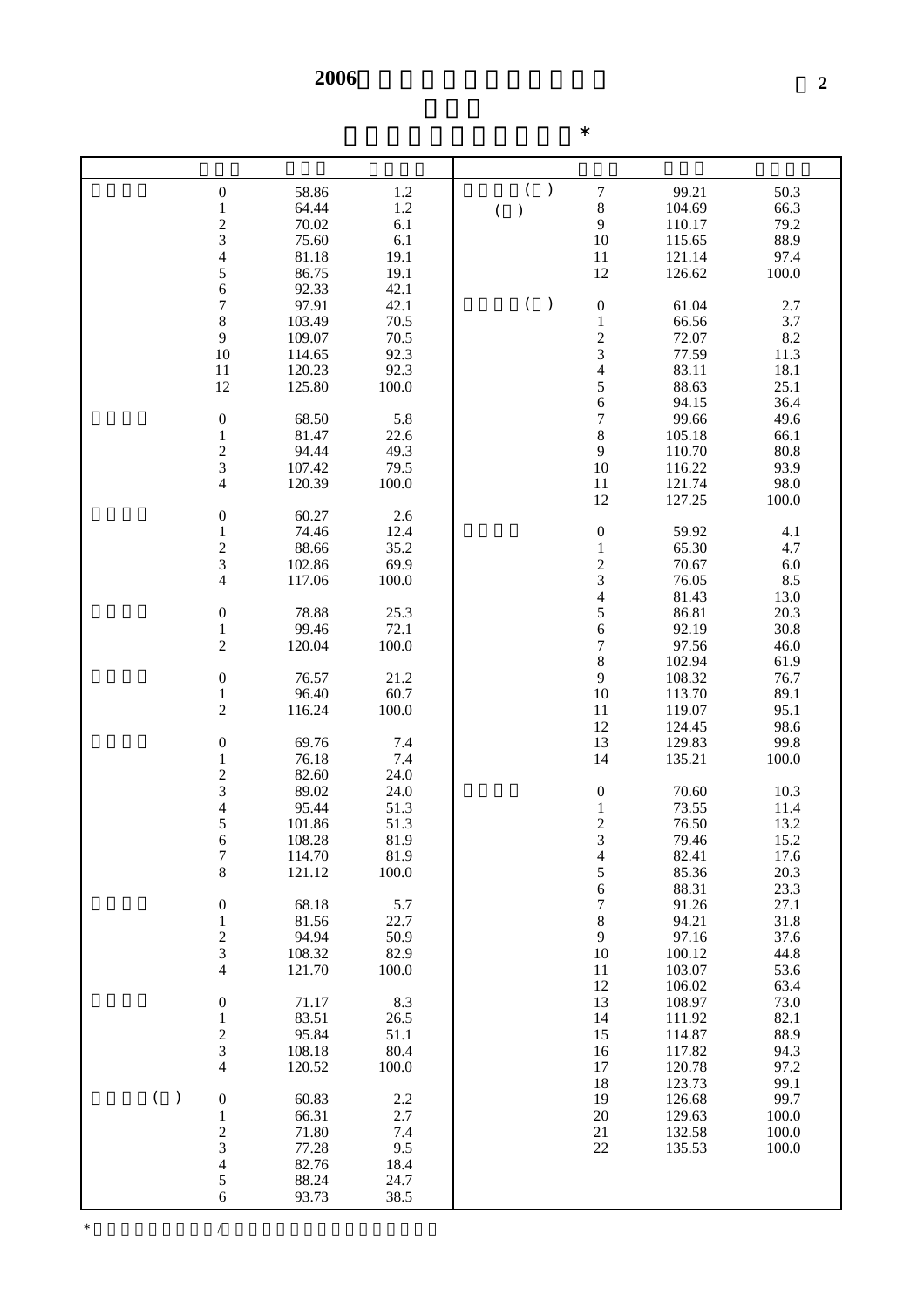**2005**年轉換至**2006**年的原始分換算表\*

| 2005  | 2006  | 2005   | 2006   |
|-------|-------|--------|--------|
|       |       |        |        |
| 1.00  | 3.50  | 51.00  | 57.88  |
| 2.00  | 7.00  | 52.00  | 58.88  |
| 3.00  | 7.18  | 53.00  | 60.24  |
| 4.00  | 7.36  | 54.00  | 61.43  |
| 5.00  | 7.54  | 55.00  | 62.61  |
| 6.00  | 7.71  | 56.00  | 63.05  |
| 7.00  | 7.89  | 57.00  | 63.74  |
| 8.00  | 8.14  | 58.00  | 64.11  |
| 9.00  | 8.21  | 59.00  | 64.53  |
| 10.00 | 8.29  | 60.00  | 65.27  |
| 11.00 | 8.36  | 61.00  | 66.36  |
| 12.00 | 8.43  | 62.00  | 67.32  |
| 13.00 | 8.50  | 63.00  | 68.84  |
| 14.00 | 12.00 | 64.00  | 69.64  |
| 15.00 | 16.50 | 65.00  | 70.43  |
| 16.00 | 16.63 | 66.00  | 71.15  |
| 17.00 | 16.75 | 67.00  | 71.80  |
| 18.00 | 18.00 | 68.00  | 72.45  |
| 19.00 | 20.00 | 69.00  | 73.00  |
| 20.00 | 21.56 | 70.00  | 73.47  |
| 21.00 | 22.67 | 71.00  | 74.38  |
| 22.00 | 26.00 | 72.00  | 75.63  |
| 23.00 | 28.00 | 73.00  | 76.00  |
| 24.00 | 30.00 | 74.00  | 77.80  |
| 25.00 | 33.00 | 75.00  | 78.25  |
| 26.00 | 33.63 | 76.00  | 78.63  |
| 27.00 | 34.36 | 77.00  | 79.14  |
| 28.00 | 34.82 | 78.00  | 79.43  |
| 29.00 | 35.73 | 79.00  | 79.57  |
| 30.00 | 37.40 | 80.00  | 79.91  |
| 31.00 | 38.09 | 81.00  | 80.25  |
| 32.00 | 38.64 | 82.00  | 80.63  |
| 33.00 | 39.75 | 83.00  | 81.00  |
| 34.00 | 40.68 | 84.00  | 81.25  |
| 35.00 | 41.14 | 85.00  | 81.50  |
| 36.00 | 43.31 | 86.00  | 81.75  |
| 37.00 | 45.12 | 87.00  | 82.00  |
| 38.00 | 46.21 | 88.00  | 83.38  |
| 39.00 | 46.95 | 89.00  | 84.77  |
| 40.00 | 47.70 | 90.00  | 86.15  |
| 41.00 | 49.19 | 91.00  | 87.54  |
| 42.00 | 50.22 | 92.00  | 88.92  |
| 43.00 | 51.00 | 93.00  | 90.31  |
| 44.00 | 52.00 | 94.00  | 91.69  |
| 45.00 | 52.95 | 95.00  | 93.08  |
| 46.00 | 54.09 | 96.00  | 94.46  |
| 47.00 | 54.63 | 97.00  | 95.85  |
| 48.00 | 55.53 | 98.00  | 97.23  |
| 49.00 | 56.42 | 99.00  | 98.62  |
| 50.00 | 57.10 | 100.00 | 100.00 |

| 2005           | 2006           |
|----------------|----------------|
| 51.00          | 57.88          |
| 52.00          | 58.88          |
| 53.00          | 60.24          |
| 54.00          | 61.43          |
| 55.00          | 62.61          |
| 56.00          | 63.05          |
| 57.00          | 63.74          |
| 58.00          | 64.11          |
| 59.00          | 64.53          |
| 60.00          | 65.27          |
| 61.00          | 66.36          |
| 62.00          | 67.32          |
| 63.00          | 68.84          |
| 64.00          | 69.64          |
| 65.00          | 70.43          |
| 66.00          | 71.15          |
| 67.00          | 71.80          |
| 68.00          | 72.45          |
| 69.00          | 73.00          |
| 70.00<br>71.00 | 73.47<br>74.38 |
| 72.00          | 75.63          |
| 73.00          | 76.00          |
| 74.00          | 77.80          |
| 75.00          | 78.25          |
| 76.00          | 78.63          |
| 77.00          | 79.14          |
| 78.00          | 79.43          |
| 79.00          | 79.57          |
| 80.00          | 79.91          |
| 81.00          | 80.25          |
| 82.00          | 80.63          |
| 83.00          | 81.00          |
| 84.00          | 81.25          |
| 85.00          | 81.50          |
| 86.00          | 81.75          |
| 87.00          | 82.00          |
| 88.00          | 83.38          |
| 89.00          | 84.77          |
| 90.00          | 86.15          |
| 91.00          | 87.54          |
| 92.00          | 88.92          |
| 93.00          | 90.31          |
| 94.00          | 91.69          |
| 95.00          | 93.08          |
| 96.00          | 94.46          |
| 97.00          | 95.85          |
| 98.00          | 97.23          |
| 99.00          | 98.62          |
| 100.00         | 100.00         |

 $*$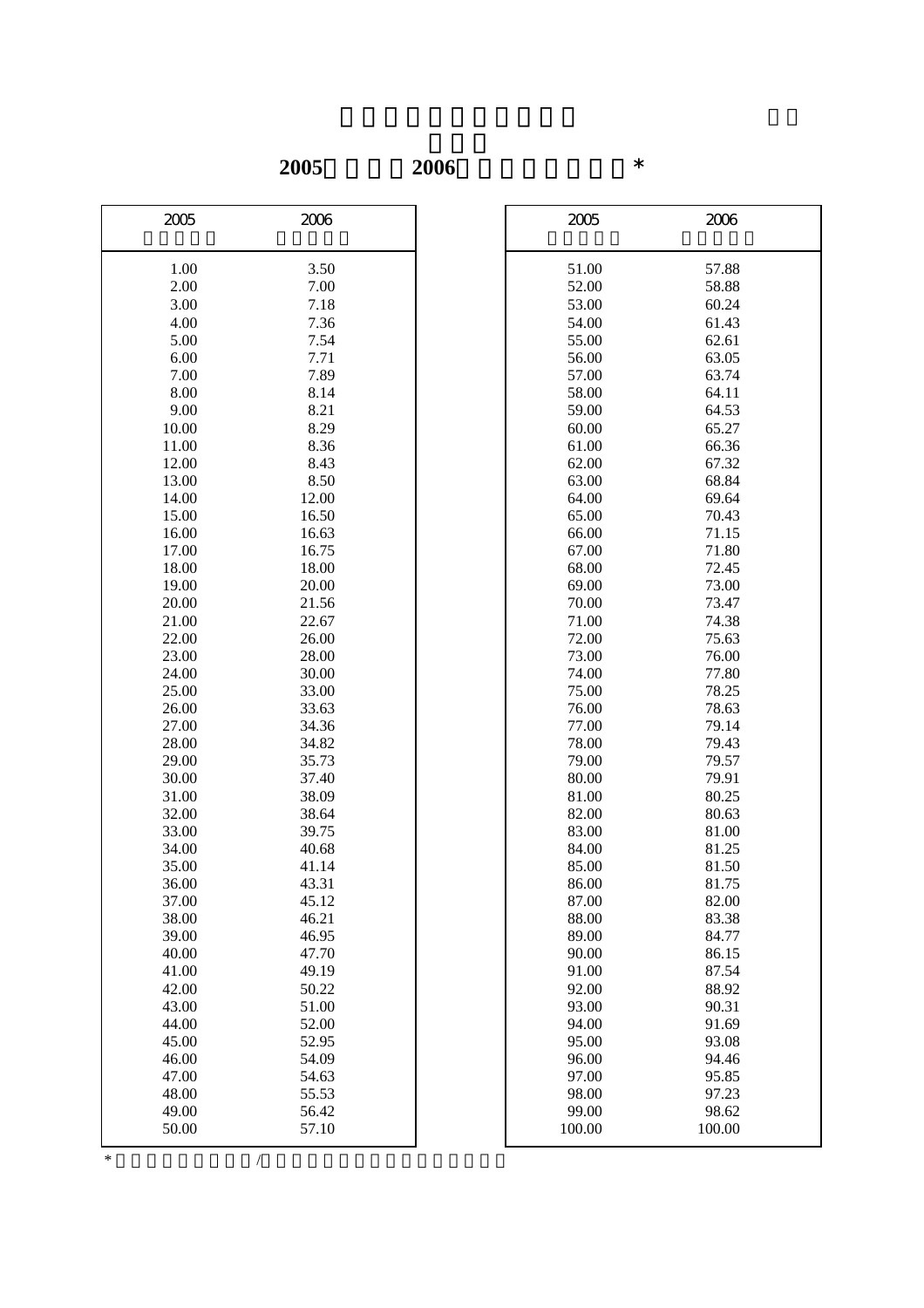**2006**年轉換至**2005**年的原始分換算表\*

| 2006  | 2005  | 2006   | 2005   |
|-------|-------|--------|--------|
| 1.00  | 0.29  | 51.00  | 43.00  |
| 2.00  | 0.57  | 52.00  | 44.00  |
| 3.00  | 0.86  | 53.00  | 45.04  |
| 4.00  | 1.14  | 54.00  | 45.88  |
| 5.00  | 1.43  | 55.00  | 47.57  |
| 6.00  | 1.71  | 56.00  | 48.33  |
| 7.00  | 2.00  | 57.00  | 49.85  |
| 8.00  | 7.60  | 58.00  | 51.18  |
| 9.00  | 13.20 | 59.00  | 52.08  |
| 10.00 | 13.60 | 60.00  | 52.82  |
| 11.00 | 13.80 | 61.00  | 53.71  |
| 12.00 | 14.00 | 62.00  | 54.38  |
| 13.00 | 14.11 | 63.00  | 55.87  |
| 14.00 | 14.22 | 64.00  | 57.71  |
| 15.00 | 14.33 | 65.00  | 59.75  |
| 16.00 | 14.67 | 66.00  | 60.64  |
| 17.00 | 17.17 | 67.00  | 61.73  |
| 18.00 | 18.00 | 68.00  | 62.33  |
| 19.00 | 18.67 | 69.00  | 63.22  |
| 20.00 | 19.00 | 70.00  | 64.50  |
| 21.00 | 19.38 | 71.00  | 65.81  |
| 22.00 | 20.80 | 72.00  | 67.31  |
| 23.00 | 21.04 | 73.00  | 69.00  |
| 24.00 | 21.29 | 74.00  | 70.75  |
| 25.00 | 21.86 | 75.00  | 71.50  |
| 26.00 | 22.00 | 76.00  | 73.00  |
| 27.00 | 22.40 | 77.00  | 73.47  |
| 28.00 | 23.00 | 78.00  | 74.50  |
| 29.00 | 23.40 | 79.00  | 76.75  |
| 30.00 | 24.00 | 80.00  | 80.50  |
| 31.00 | 24.33 | 81.00  | 83.00  |
| 32.00 | 24.50 | 82.00  | 87.00  |
| 33.00 | 25.00 | 83.00  | 87.72  |
| 34.00 | 26.43 | 84.00  | 88.44  |
| 35.00 | 28.20 | 85.00  | 89.17  |
| 36.00 | 29.25 | 86.00  | 89.89  |
| 37.00 | 29.67 | 87.00  | 90.61  |
| 38.00 | 30.86 | 88.00  | 91.33  |
| 39.00 | 32.21 | 89.00  | 92.06  |
| 40.00 | 33.28 | 90.00  | 92.78  |
| 41.00 | 34.75 | 91.00  | 93.50  |
| 42.00 | 35.44 | 92.00  | 94.22  |
| 43.00 | 35.85 | 93.00  | 94.94  |
| 44.00 | 36.32 | 94.00  | 95.67  |
| 45.00 | 36.93 | 95.00  | 96.39  |
| 46.00 | 37.79 | 96.00  | 97.11  |
| 47.00 | 39.07 | 97.00  | 97.83  |
| 48.00 | 40.23 | 98.00  | 98.56  |
| 49.00 | 40.88 | 99.00  | 99.28  |
| 50.00 | 41.76 | 100.00 | 100.00 |

| 2006   | 2005   |
|--------|--------|
| 51.00  | 43.00  |
| 52.00  | 44.00  |
| 53.00  | 45.04  |
| 54.00  | 45.88  |
| 55.00  | 47.57  |
| 56.00  | 48.33  |
| 57.00  | 49.85  |
| 58.00  | 51.18  |
| 59.00  | 52.08  |
| 60.00  | 52.82  |
| 61.00  | 53.71  |
| 62.00  | 54.38  |
| 63.00  | 55.87  |
| 64.00  | 57.71  |
| 65.00  | 59.75  |
| 66.00  | 60.64  |
| 67.00  | 61.73  |
| 68.00  | 62.33  |
| 69.00  | 63.22  |
| 70.00  | 64.50  |
| 71.00  | 65.81  |
| 72.00  | 67.31  |
| 73.00  | 69.00  |
| 74.00  | 70.75  |
| 75.00  | 71.50  |
| 76.00  | 73.00  |
| 77.00  | 73.47  |
| 78.00  | 74.50  |
| 79.00  | 76.75  |
| 80.00  | 80.50  |
| 81.00  | 83.00  |
| 82.00  | 87.00  |
| 83.00  | 87.72  |
| 84.00  | 88.44  |
| 85.00  | 89.17  |
| 86.00  | 89.89  |
| 87.00  | 90.61  |
| 88.00  | 91.33  |
| 89.00  | 92.06  |
| 90.00  | 92.78  |
| 91.00  | 93.50  |
| 92.00  | 94.22  |
| 93.00  | 94.94  |
| 94.00  | 95.67  |
|        |        |
| 95.00  | 96.39  |
| 96.00  | 97.11  |
| 97.00  | 97.83  |
| 98.00  | 98.56  |
| 99.00  | 99.28  |
| 100.00 | 100.00 |

 $*$  and  $*$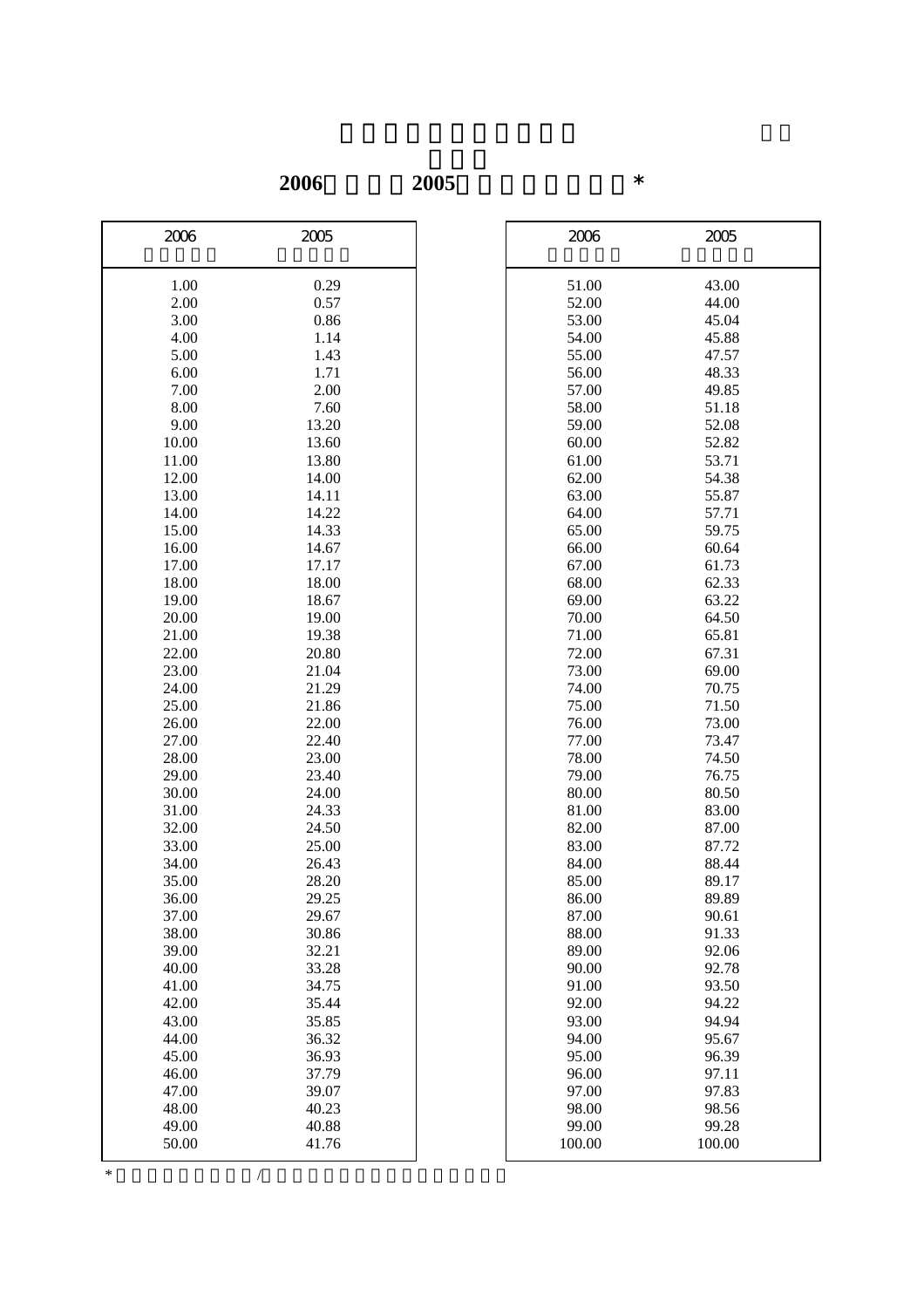#### **Pre-Secondary One Hong Kong Attainment Test 2006 English Norm Table**\* **Table 1 Table 1**

| Raw                     | Standardized   |              | Raw      | Standardized     |              |
|-------------------------|----------------|--------------|----------|------------------|--------------|
| Score                   | Score          | Percentile   | Score    | Score            | Percentile   |
| $\boldsymbol{0}$        | 69.71          | 0.1          | 51       | 102.27           | 56.6         |
| $\,1\,$                 | 70.35          | 0.1          | 52       | 102.91           | 57.6         |
| $\overline{\mathbf{c}}$ | 70.99          | 0.1          | 53       | 103.55           | 58.8         |
| 3                       | 71.63          | 0.1          | 54       | 104.19           | 59.9         |
| $\overline{4}$          | 72.26          | 0.3          | 55       | 104.83           | 61.0         |
| 5                       | 72.90          | 0.3          | 56       | 105.47           | 62.0         |
| 6                       | 73.54          | 0.6          | 57       | 106.10           | 63.2         |
| $\sqrt{ }$              | 74.18          | 0.6          | 58       | 106.74           | 64.4         |
| 8                       | 74.82          | 1.2          | 59       | 107.38           | 65.5         |
| 9                       | 75.46          | 1.3          | 60       | 108.02           | 66.6         |
| 10                      | 76.09          | 2.2          | 61       | 108.66           | 67.7         |
| 11                      | 76.73          | 2.6          | 62       | 109.30           | 68.9         |
| 12                      | 77.37          | 3.9          | 63       | 109.94           | 70.1         |
| 13                      | 78.01          | 4.5          | 64       | 110.57           | 71.2         |
| 14                      | 78.65          | 6.1          | 65       | 111.21           | 72.4         |
| 15                      | 79.29          | 7.0          | 66       | 111.85           | 73.6         |
| 16                      | 79.93          | 8.9          | 67       | 112.49           | 74.8         |
| 17                      | 80.56          | $10.0\,$     | 68       | 113.13           | 76.0         |
| 18                      | 81.20          | 12.0         | 69       | 113.77           | 77.2         |
| 19                      | 81.84          | 13.1         | 70       | 114.40           | 78.3         |
| 20                      | 82.48          | 15.0         | 71       | 115.04           | 79.5         |
| 21                      | 83.12          | 16.3         | 72       | 115.68           | 80.7         |
| 22                      | 83.76          | 18.1         | 73       | 116.32           | 81.8         |
| 23                      | 84.40          | 19.7         | 74       | 116.96           | 83.0         |
| 24                      | 85.03          | 21.3         | 75       | 117.60           | 84.2         |
| 25                      | 85.67          | 22.9         | 76       | 118.24           | 85.4         |
| 26                      | 86.31          | 24.6         | 77       | 118.87           | 86.5         |
| $27\,$                  | 86.95          | 26.3         | 78       | 119.51           | 87.7         |
| 28                      | 87.59          | 27.8         | 79       | 120.15           | 88.7         |
| 29                      | 88.23          | 29.3         | 80       | 120.79           | 89.9         |
| 30                      | 88.86          | 30.8         | 81       | 121.43           | 91.1         |
| 31                      | 89.50          | 32.2         | 82       | 122.07           | 92.2         |
| 32                      | 90.14          | 33.6         | 83       | 122.71           | 93.4         |
| 33                      | 90.78          | 34.9         | 84       | 123.34           | 94.3         |
| 34                      | 91.42          | 36.3         | 85       | 123.98           | 95.1         |
| 35                      | 92.06          | 37.6         | 86       | 124.62           | 95.9         |
| 36                      | 92.70          | 39.1         | 87       | 125.26           | 96.6         |
| 37<br>38                | 93.33          | 40.4         | 88<br>89 | 125.90           | 97.3<br>97.7 |
| 39                      | 93.97<br>94.61 | 41.7<br>42.9 | 90       | 126.54           | 98.3         |
| 40                      | 95.25          | 44.1         | 91       | 127.17<br>127.81 | 98.7         |
| 41                      | 95.89          | 45.3         | 92       | 128.45           | 99.0         |
| 42                      | 96.53          | 46.6         | 93       | 129.09           | 99.3         |
| 43                      | 97.17          | 47.7         | 94       | 129.73           | 99.5         |
| 44                      | 97.80          | 49.0         | 95       | 130.37           | 99.7         |
| 45                      | 98.44          | 50.1         | 96       | 131.01           | 99.8         |
| 46                      | 99.08          | 51.2         | 97       | 131.64           | 99.9         |
| 47                      | 99.72          | 52.3         | 98       | 132.28           | 100.0        |
| 48                      | 100.36         | 53.3         | 99       | 132.92           | 100.0        |
| 49                      | 101.00         | 54.5         | 100      | 133.56           | 100.0        |
| 50                      | 101.63         | 55.5         |          |                  |              |

\* Sample for construction of this norm table was collected from S1 entrants of the 2006/07 school year.

Mean 47.44<br>S.D. 23.49

23.49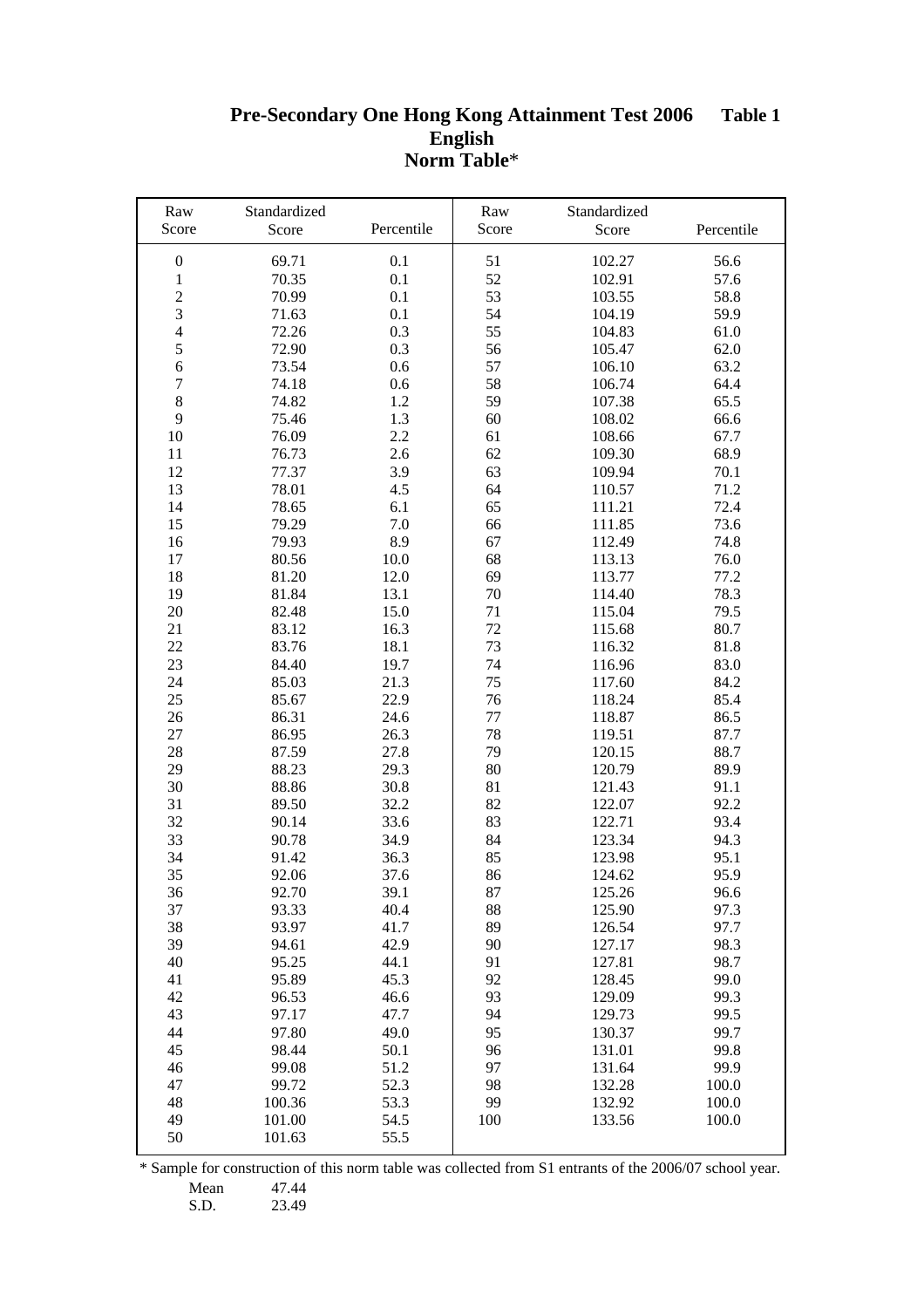## **Pre-Secondary One Hong Kong Attainment Test 2006 Table 2 English Norm Table (By Testing Area)**\*

| Raw              | Standardized          |            | Raw              | Standardized            |            |
|------------------|-----------------------|------------|------------------|-------------------------|------------|
| Score            | Score                 | Percentile | Score            | Score                   | Percentile |
|                  |                       |            |                  |                         |            |
| $\boldsymbol{0}$ | Listening<br>72.39    | 1.0        | 22               | 105.78                  | 65.8       |
| $\mathbf{1}$     | 74.17                 | 1.1        | 23               | 107.36                  | 65.8       |
| $\overline{c}$   | 75.95                 | 4.3        | 24               | 108.94                  | 70.7       |
| $\overline{3}$   | 77.72                 | 4.7        | 25               | 110.53                  | 70.7       |
| $\overline{4}$   | 79.50                 | 10.8       | 26               | 112.11                  | 75.8       |
| 5                | 81.28                 | 11.8       | 27               | 113.69                  | 75.8       |
| 6                | 83.05                 | 19.1       | 28               | 115.27                  | 80.9       |
| $\overline{7}$   | 84.83                 | 21.1       | 29               | 116.85                  | 80.9       |
| 8                | 86.60                 | 27.6       | 30               | 118.44                  | 86.6       |
| 9                | 88.38                 | 30.1       | 31               | 120.02                  | 86.6       |
| 10               | 90.16                 | 35.6       | 32               | 121.60                  | 92.1       |
| 11               | 91.93                 | 38.5       | 33               | 123.18                  | 92.1       |
| 12               | 93.71                 | 42.5       | 34               | 124.76                  | 96.7       |
| 13               | 95.49                 | 45.4       | 35               | 126.35                  | 96.7       |
| 14               | 97.26                 | 48.6       | 36               | 127.93                  | 100.0      |
| 15               | 99.04                 | 51.5       |                  | <b>Extended Writing</b> |            |
| 16               | 100.82                | 54.5       | $\boldsymbol{0}$ | 75.29                   | 14.6       |
| 17               | 102.59                | 57.4       | $\mathbf{1}$     | 81.03                   | 17.3       |
| 18               | 104.37                | 60.5       | $\overline{c}$   | 86.77                   | 25.5       |
| 19               | 106.15                | 63.5       | $\overline{3}$   | 92.51                   | 34.4       |
| 20               | 107.92                | 66.7       | $\overline{4}$   | 98.26                   | 50.4       |
| 21               | 109.70                | 69.8       | 5                | 104.00                  | 64.2       |
| 22               | 111.48                | 73.2       | 6                | 109.74                  | 80.4       |
| 23               | 113.25                | 76.2       | $\boldsymbol{7}$ | 115.48                  | 88.9       |
| 24               | 115.03                | 80.1       | $\,8\,$          | 121.22                  | 95.5       |
| 25               | 116.81                | 83.0       | 9                | 126.96                  | 98.3       |
| 26               | 118.58                | 87.5       | 10               | 132.71                  | 100.0      |
| 27               | 120.36                | 89.6       |                  | <b>Guided Wrinting</b>  |            |
| 28               | 122.13                | 94.6       | $\boldsymbol{0}$ | 75.37                   | 8.6        |
| 29               | 123.91                | 95.9       | $\mathbf{1}$     | 78.03                   | 11.0       |
| 30               | 125.69                | 100.0      | $\overline{c}$   | 80.69                   | 15.5       |
|                  | Reading Comprehension |            | 3                | 83.35                   | 19.3       |
| $\boldsymbol{0}$ | 70.98                 | 0.5        | $\overline{4}$   | 86.02                   | 23.3       |
| 1                | 72.56                 | 0.5        | 5                | 88.68                   | 28.9       |
| $\overline{2}$   | 74.14                 | 1.6        | $\overline{6}$   | 91.34                   | 33.4       |
| 3                | 75.73                 | 1.6        | $\tau$           | 94.01                   | 38.3       |
| $\overline{4}$   | 77.31                 | 4.5        | $\,8\,$          | 96.67                   | 44.8       |
| 5                | 78.89                 | 4.5        | 9                | 99.33                   | 50.1       |
| 6                | 80.47                 | 10.3       | 10               | 102.00                  | 56.4       |
| $\overline{7}$   | 82.05                 | 10.3       | 11               | 104.66                  | 62.3       |
| 8                | 83.63                 | 18.6       | 12               | 107.32                  | 69.6       |
| 9                | 85.22                 | 18.6       | 13               | 109.99                  | 75.9       |
| 10               | 86.80                 | 28.0       | 14               | 112.65                  | 81.1       |
| 11               | 88.38                 | 28.0       | 15               | 115.31                  | 85.6       |
| 12               | 89.96                 | 37.1       | 16               | 117.98                  | 89.5       |
| 13               | 91.54                 | 37.1       | 17               | 120.64                  | 92.5       |
| 14               | 93.13                 | 44.7       | 18               | 123.30                  | 95.1       |
| 15               | 94.71                 | 44.7       | 19               | 125.97                  | 97.0       |
| 16               | 96.29                 | 51.2       | 20               | 128.63                  | 98.3       |
| 17               | 97.87                 | 51.2       | 21               | 131.29                  | 99.1       |
| 18               | 99.45                 | 56.5       | 22               | 133.95                  | 99.5       |
| 19               | 101.04                | 56.5       | 23               | 136.62                  | 99.9       |
| 20               | 102.62                | 61.2       | 24               | 139.28                  | 100.0      |
| 21               | 104.20                | 61.2       |                  |                         |            |

\* Sample for construction of this norm table was collected from S1 entrants of the 2006/07 school year.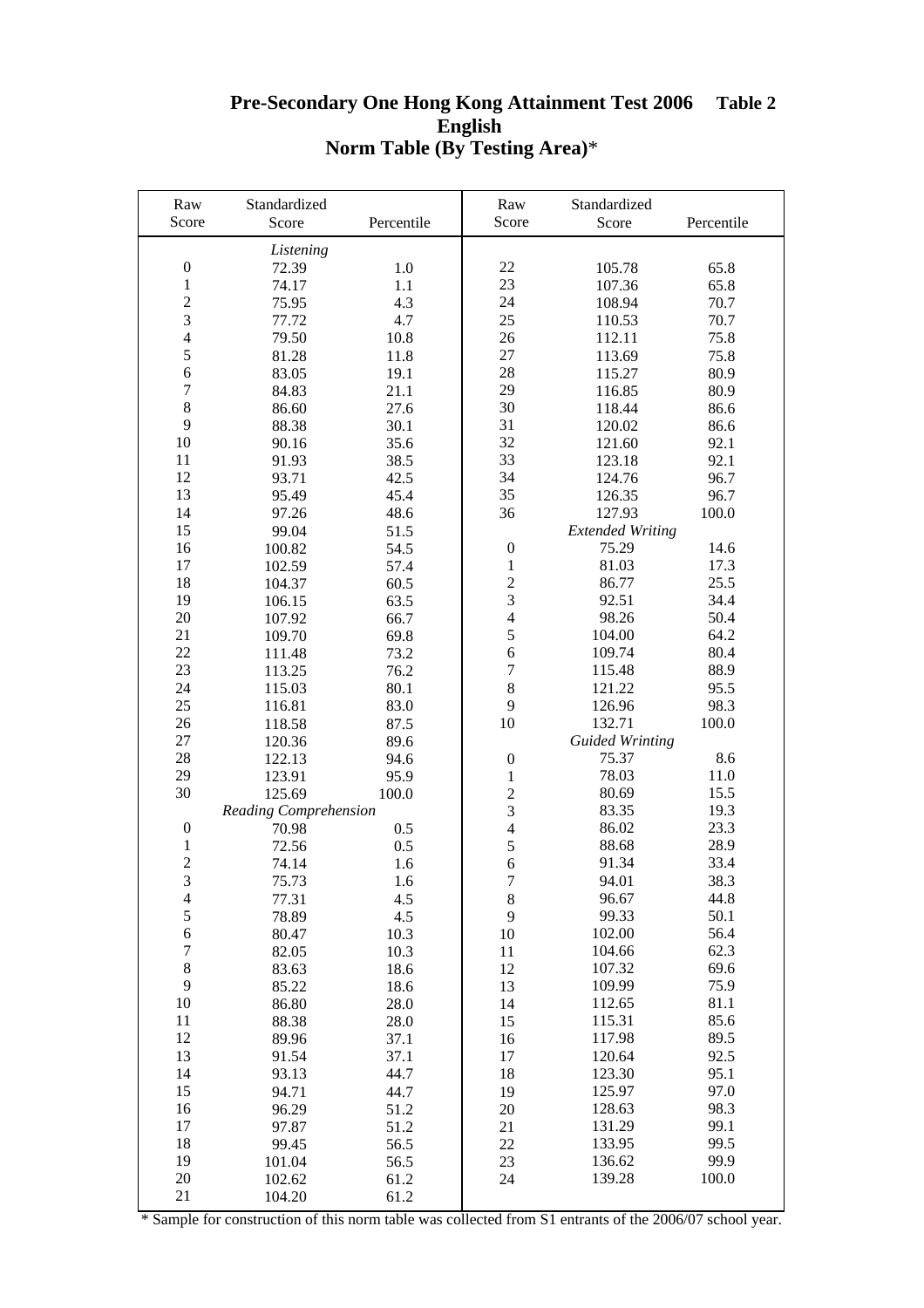## **English Conversion Table of Raw Scores from 2005 to 2006**\* **Pre-Secondary One Hong Kong Attainment Test Table A**

| Pre-S1<br>2005 | Pre-S1<br>2006 | Pre-S1<br>2005 | Pre-S1<br>2006 |
|----------------|----------------|----------------|----------------|
|                |                |                |                |
| 1.00           | 1.50           | 51.00          | 50.67          |
| 2.00           | 2.50           | 52.00          | 51.00          |
| 3.00           | 3.25           | 53.00          | 51.92          |
| 4.00           | 4.00           | 54.00          | 53.47          |
| 5.00           | 8.00           | 55.00          | 54.22          |
| 6.00           | 8.67           | 56.00          | 55.00          |
| 7.00           | 8.88           | 57.00          | 56.00          |
| 8.00           | 9.10           | 58.00          | 56.85          |
| 9.00           | 9.80           | 59.00          | 57.53          |
| 10.00          | 10.50          | 60.00          | 59.00          |
| 11.00          | 12.31          | 61.00          | 61.18          |
| 12.00          | 13.00          | 62.00          | 62.22          |
| 13.00          | 13.40          | 63.00          | 63.67          |
| 14.00          | 16.17          | 64.00          | 65.20          |
| 15.00          | 16.83          | 65.00          | 66.80          |
| 16.00          | 17.67          | 66.00          | 67.63          |
| 17.00          | 17.83          | 67.00          | 68.47          |
| 18.00          | 20.33          | 68.00          | 69.23          |
| 19.00          | 21.00          | 69.00          | 70.00          |
| 20.00          | 21.92          | 70.00          | 71.08          |
| 21.00          | 23.00          | 71.00          | 72.55          |
| 22.00          | 24.38          | 72.00          | 74.24          |
| 23.00          | 25.90          | 73.00          | 75.41          |
| 24.00          | 26.52          | 74.00          | 76.07          |
| 25.00          | 26.91          | 75.00          | 76.73          |
| 26.00          | 27.89          | 76.00          | 77.75          |
| 27.00          | 28.44          | 77.00          | 78.80          |
| 28.00          | 28.78          | 78.00          | 79.69          |
| 29.00          | 29.76          | 79.00          | 80.71          |
| 30.00          | 31.09          | 80.00          | 81.20          |
| 31.00          | 31.95          | 81.00          | 82.59          |
| 32.00          | 32.76          | 82.00          | 83.22          |
| 33.00          | 33.62          | 83.00          | 84.57          |
| 34.00          | 34.40          | 84.00          | 86.20          |
| 35.00          | 35.39          | 85.00          | 87.00          |
| 36.00          | 36.31          | 86.00          | 88.00          |
| 37.00          | 37.47          | 87.00          | 89.31          |
| 38.00          | 38.83          | 88.00          | 90.00          |
| 39.00          | 40.13          | 89.00          | 91.12          |
| 40.00          | 41.07          | 90.00          | 92.00          |
| 41.00          | 42.00          | 91.00          | 93.00          |
| 42.00          | 42.53          | 92.00          | 93.67          |
| 43.00          | 43.38          | 93.00          | 95.00          |
| 44.00          | 44.25          | 94.00          | 95.71          |
| 45.00          | 45.17          | 95.00          | 96.43          |
| 46.00          | 45.61          | 96.00          | 97.14          |
| 47.00          | 46.41          | 97.00          | 97.86          |
| 48.00          | 47.00          | 98.00          | 98.57          |
| 49.00          | 48.82          | 99.00          | 99.29          |
| 50.00          | 50.00          | 100.00         | 100.00         |

\* Sample for construction of this conversion table was collected from S1 entrants of the 2006/07 school year.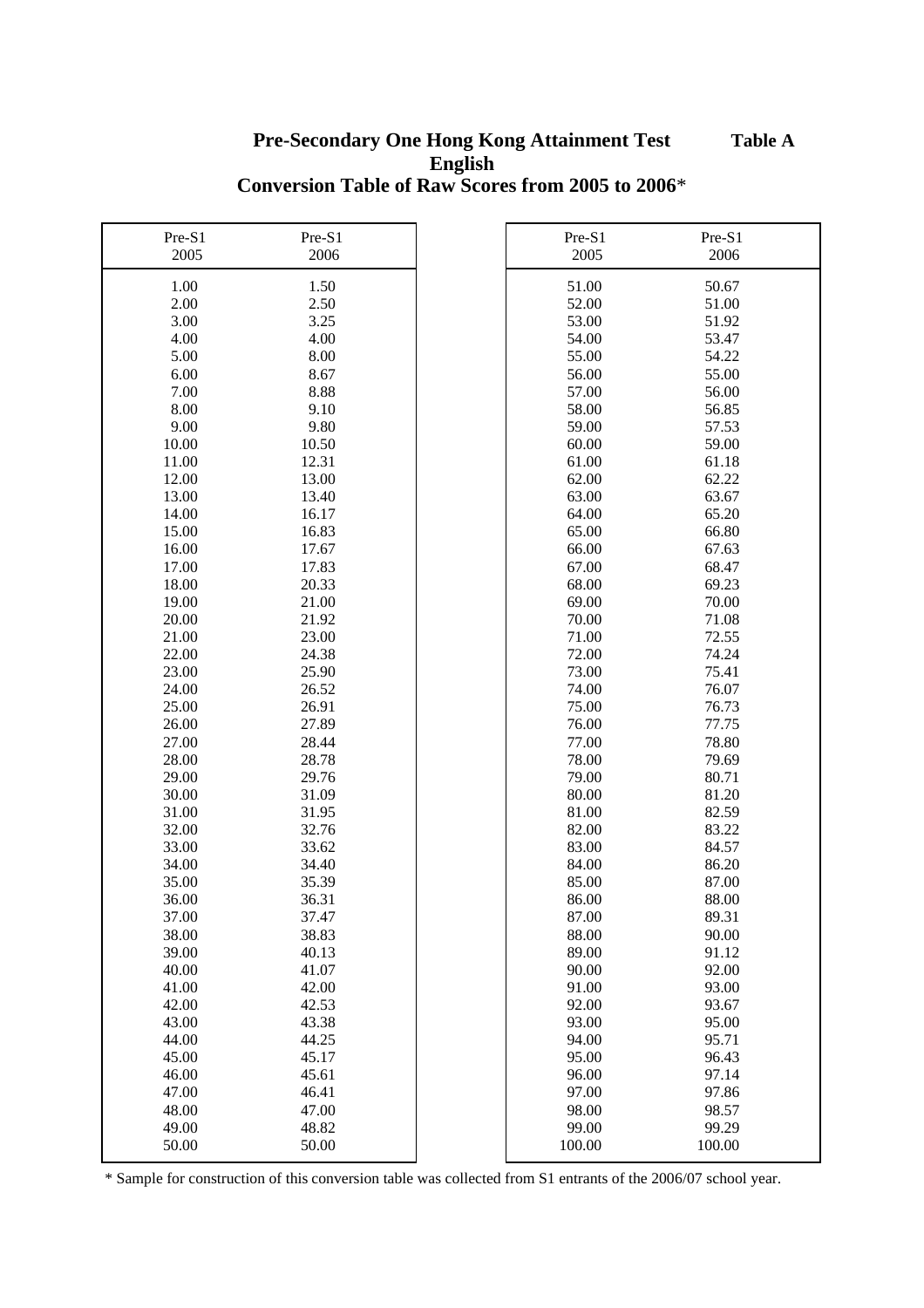### **English Conversion Table of Raw Scores from 2006 to 2005**\* **Pre-Secondary One Hong Kong Attainment Test Table B**

| Pre-S1<br>2006 | Pre-S1<br>2005 | Pre-S1<br>2006 | Pre-S1<br>2005 |
|----------------|----------------|----------------|----------------|
| 1.00           | 0.67           | 51.00          | 52.00          |
| 2.00           | 1.33           | 52.00          | 53.07          |
| 3.00           | 2.67           | 53.00          | 53.50          |
| 4.00           | 4.00           | 54.00          | 54.80          |
| 5.00           | 4.50           | 55.00          | 56.00          |
| 6.00           | 4.67           | 56.00          | 57.00          |
| 7.00           | 4.83           | 57.00          | 58.20          |
| 8.00           | 5.00           | 58.00          | 59.39          |
| 9.00           | 7.00           | 59.00          | 60.00          |
| 10.00          | 9.80           | 60.00          | 60.38          |
| 11.00          | 10.17          | 61.00          | 60.85          |
|                |                |                |                |
| 12.00          | 10.55          | 62.00          | 61.82          |
| 13.00          | 12.00          | 63.00          | 62.47          |
| 14.00          | 13.21          | 64.00          | 63.21          |
| 15.00          | 13.43          | 65.00          | 63.95          |
| 16.00          | 13.93          | 66.00          | 64.25          |
| 17.00          | 15.11          | 67.00          | 65.38          |
| 18.00          | 17.15          | 68.00          | 66.25          |
| 19.00          | 17.62          | 69.00          | 67.77          |
| 20.00          | 17.92          | 70.00          | 69.00          |
| 21.00          | 19.00          | 71.00          | 69.91          |
| 22.00          | 20.09          | 72.00          | 70.67          |
| 23.00          | 21.00          | 73.00          | 71.31          |
| 24.00          | 21.82          | 74.00          | 71.75          |
| 25.00          | 22.36          | 75.00          | 72.59          |
| 26.00          | 23.08          | 76.00          | 73.93          |
| 27.00          | 25.20          | 77.00          | 75.21          |
| 28.00          | 26.11          | 78.00          | 76.29          |
| 29.00          | 28.24          | 79.00          | 77.21          |
| 30.00          | 29.21          | 80.00          | 78.33          |
| 31.00          | 29.89          | 81.00          | 79.67          |
| 32.00          | 31.07          | 82.00          | 80.44          |
| 33.00          | 32.33          | 83.00          | 81.78          |
| 34.00          | 33.45          | 84.00          | 82.64          |
| 35.00          | 34.56          | 85.00          | 83.20          |
| 36.00          | 35.69          | 86.00          | 83.80          |
| 37.00          | 36.58          | 87.00          | 85.00          |
| 38.00          | 37.47          | 88.00          | 86.00          |
| 39.00          | 38.12          | 89.00          | 86.64          |
| 40.00          | 38.88          | 90.00          | 88.00          |
| 41.00          | 39.93          | 91.00          | 88.86          |
| 42.00          | 41.00          | 92.00          | 90.00          |
| 43.00          | 42.53          | 93.00          | 91.00          |
| 44.00          | 43.76          | 94.00          | 92.67          |
| 45.00          | 44.80          | 95.00          | 93.00          |
| 46.00          | 46.50          | 96.00          | 94.40          |
| 47.00          | 48.00          | 97.00          | 95.80          |
| 48.00          | 48.47          | 98.00          | 97.20          |
| 49.00          | 49.15          | 99.00          | 98.60          |
| 50.00          | 50.00          | 100.00         | 100.00         |

\* Sample for construction of this conversion table was collected from S1 entrants of the 2006/07 school year.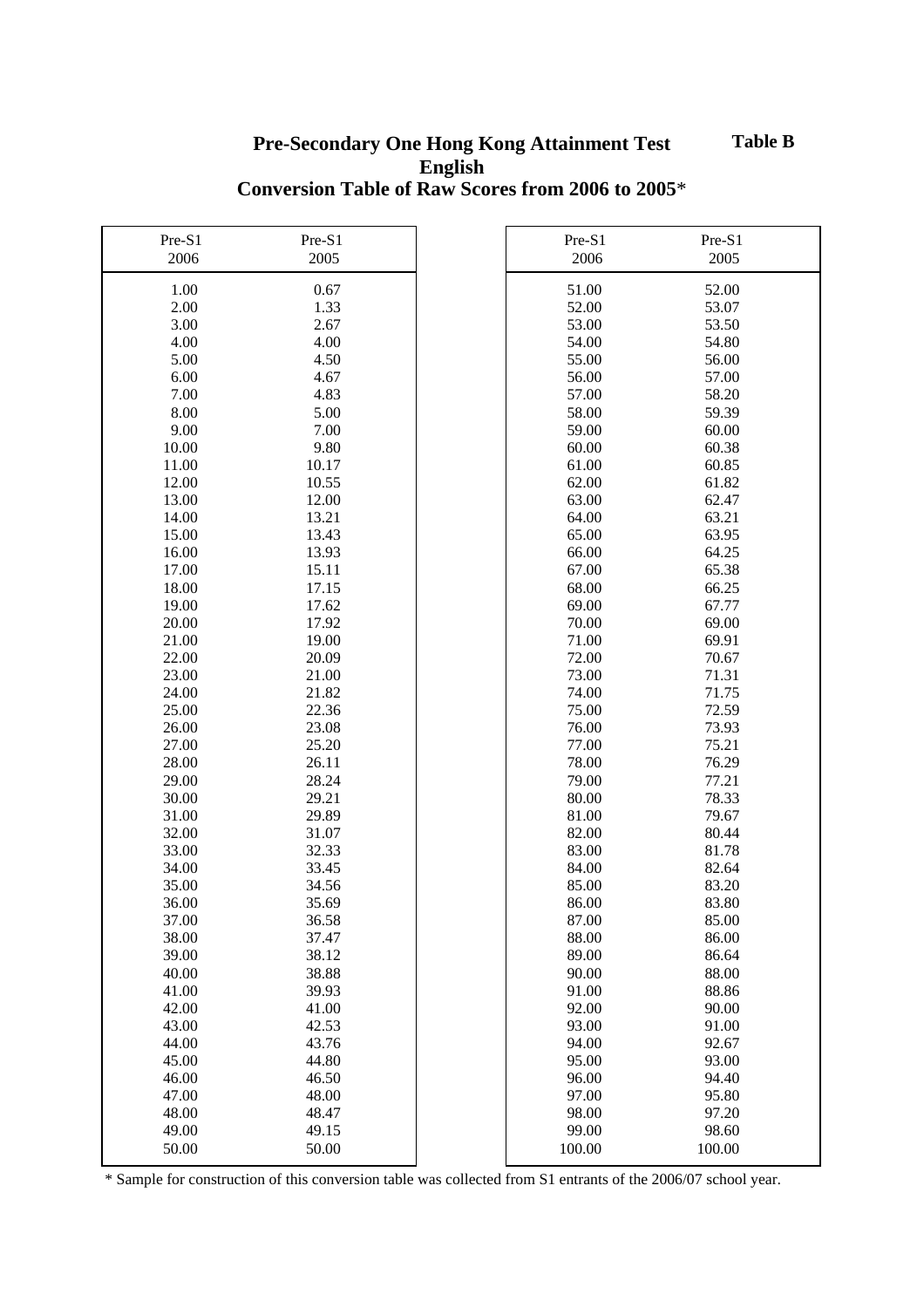### **Table 1** 表 **1**

# **Mathematics**

#### **Norm Table**\*

| $\ast$ |
|--------|
|        |

| Raw Score                | <b>Standardized Score</b> | Percentile     | Raw Score | <b>Standardized Score</b> | Percentile   |
|--------------------------|---------------------------|----------------|-----------|---------------------------|--------------|
|                          |                           |                |           |                           |              |
| $\boldsymbol{0}$         | 62.59                     | 0.2            | 51        | 97.63                     | 44.2         |
| $\mathbf{1}$             | 63.28                     | 0.2            | 52        | 98.32                     | 45.7         |
|                          | 63.96                     | $0.2\,$        | 53        | 99.01                     | 47.1         |
| $\frac{2}{3}$            | 64.65                     | $0.2\,$        | 54        | 99.70                     | 48.7         |
| $\overline{\mathcal{L}}$ | 65.34                     | 0.3            | 55        | 100.38                    | 50.2         |
| 5                        | 66.02                     | 0.3            | 56        | 101.07                    | 51.7         |
| 6                        | 66.71                     | 0.4            | 57        | 101.76                    | 53.1         |
| $\sqrt{ }$               | 67.40                     | 0.4            | 58        | 102.44                    | 54.6         |
| $\,$ 8 $\,$              | 68.09                     | $0.6\,$        | 59        | 103.13                    | 56.2         |
| 9                        | 68.77                     | $0.7\,$        | 60        | 103.82                    | 57.7         |
| 10                       | 69.46                     | $0.8\,$        | 61        | 104.51                    | 59.3         |
| 11                       | 70.15                     | $1.0\,$        | 62        | 105.19                    | 60.9         |
| 12                       | 70.83                     | $1.5$          | 63        | 105.88                    | 62.4         |
| 13                       | 71.52                     | 1.8            | 64        | 106.57                    | 64.0         |
|                          |                           | 2.3            |           |                           | 65.6         |
| 14                       | 72.21                     |                | 65        | 107.25                    |              |
| 15                       | 72.90                     | $2.8\,$<br>3.5 | 66        | 107.94                    | 67.0<br>68.5 |
| 16                       | 73.58                     |                | 67        | 108.63                    |              |
| 17                       | 74.27                     | 4.1            | 68        | 109.32                    | 69.9         |
| 18                       | 74.96                     | 4.9            | 69        | 110.00                    | 71.5         |
| 19                       | 75.65                     | 5.8            | $70\,$    | 110.69                    | 73.0         |
| 20                       | 76.33                     | 6.8            | 71        | 111.38                    | 74.3         |
| 21                       | 77.02                     | 7.6            | 72        | 112.07                    | 75.6         |
| 22                       | 77.71                     | 8.6            | 73        | 112.75                    | 77.1         |
| 23                       | 78.39                     | 9.6            | 74        | 113.44                    | 78.5         |
| 24                       | 79.08                     | 10.8           | 75        | 114.13                    | 80.0         |
| $25\,$                   | 79.77                     | 11.7           | 76        | 114.81                    | 81.5         |
| 26                       | 80.46                     | 12.8           | 77        | 115.50                    | 82.8         |
| $27\,$                   | 81.14                     | 13.8           | 78        | 116.19                    | 84.1         |
| 28                       | 81.83                     | 14.9           | 79        | 116.88                    | 85.4         |
| 29                       | 82.52                     | 15.9           | $80\,$    | 117.56                    | 86.7         |
| 30                       | 83.20                     | 17.0           | 81        | 118.25                    | 87.9         |
| 31                       | 83.89                     | 18.2           | 82        | 118.94                    | 89.0         |
| 32                       | 84.58                     | 19.4           | 83        | 119.62                    | 90.1         |
| 33                       | 85.27                     | 20.6           | 84        | 120.31                    | 91.2         |
| 34                       | 85.95                     | 21.8           | 85        | 121.00                    | 92.3         |
| 35                       | 86.64                     | 22.9           | 86        | 121.69                    | 93.2         |
| 36                       | 87.33                     | 24.2           | 87        | 122.37                    | 94.3         |
| 37                       | 88.01                     | 25.4           | 88        | 123.06                    | 95.1         |
| 38                       | 88.70                     | 26.7           | 89        | 123.75                    | 95.8         |
| 39                       | 89.39                     | 27.8           | 90        | 124.43                    | 96.6         |
| 40                       | 90.08                     | 29.1           | 91        | 125.12                    | 97.2         |
| 41                       | 90.76                     | 30.4           | 92        | 125.81                    | 97.9         |
| 42                       | 91.45                     | 31.8           | 93        | 126.50                    | 98.4         |
| 43                       | 92.14                     | 33.2           | 94        | 127.18                    | 98.9         |
| 44                       | 92.82                     | 34.5           | 95        | 127.87                    | 99.2         |
| 45                       | 93.51                     | 35.9           | 96        | 128.56                    | 99.6         |
| 46                       | 94.20                     | 37.2           | 97        | 129.24                    | 99.7         |
| 47                       | 94.89                     | 38.5           | 98        | 129.93                    | 99.9         |
| 48                       | 95.57                     | 40.0           | 99        | 130.62                    | 99.9         |
| 49                       | 96.26                     | 41.3           | 100       | 131.31                    | 100.0        |
| 50                       | 96.95                     | 42.7           |           |                           |              |

\* Sample for construction of this norm table was collected from S1 entrants of the 2006/07 school year.

S.D.

54.44

|  | ຼ<br>- | ٠ |  |
|--|--------|---|--|
|  |        |   |  |
|  |        |   |  |
|  |        |   |  |
|  |        |   |  |

21.83

 $*$ Mean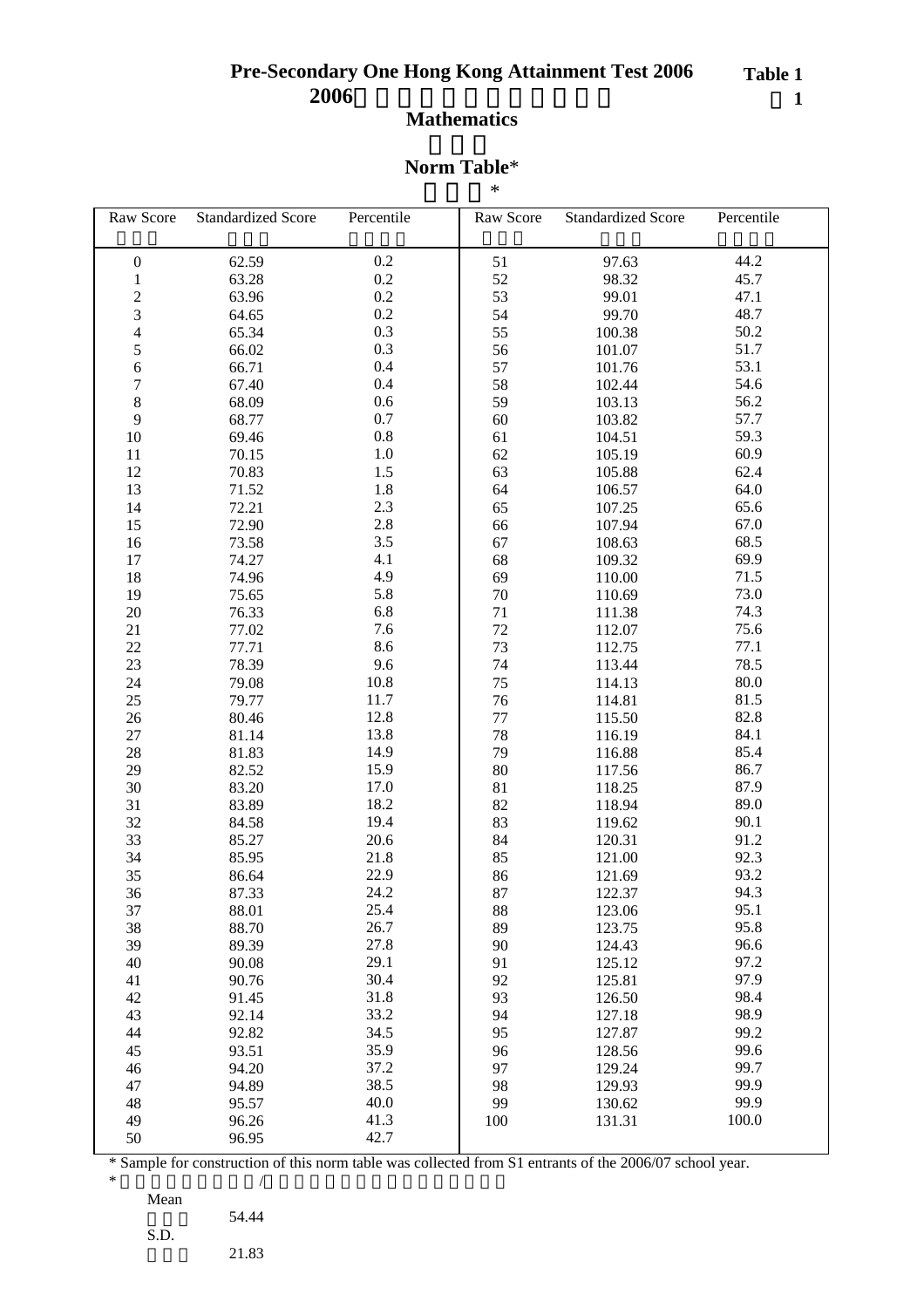# **Norm Table by Learning Dimension**\*

|  | $*$ |  |
|--|-----|--|
|  |     |  |

| Learning Dimension | $\operatorname{Raw}$<br>Score | Standardized<br>Score |              | Percentile Learning Dimension | Raw<br>Score                     | Standardized<br>Score | Percentile   |
|--------------------|-------------------------------|-----------------------|--------------|-------------------------------|----------------------------------|-----------------------|--------------|
| Number             | $\boldsymbol{0}$              | 62.90                 | 0.2          | Shape and Space               | $\,$ 8 $\,$                      | 95.66                 | 45.5         |
|                    | $\mathbf{1}$                  | 64.34                 | 0.3          | (cont'd)                      | 9                                | 99.32                 | 45.5         |
|                    | $\sqrt{2}$                    | 65.78                 | $0.6\,$      |                               | 10                               | 102.97                | 62.0         |
|                    | 3                             | 67.22                 | $0.8\,$      | $($ $)$                       | 11                               | 106.62                | 62.0         |
|                    | $\overline{\mathcal{L}}$      | 68.66                 | 1.4          |                               | 12                               | 110.27                | 79.8         |
|                    | 5                             | 70.10                 | $2.0\,$      |                               | 13                               | 113.92                | 79.8         |
|                    | 6                             | 71.54                 | 3.1          |                               | 14                               | 117.57                | 93.7         |
|                    | $\overline{7}$                | 72.98                 | $4.2\,$      |                               | 15                               | 121.23                | 93.7         |
|                    | $\,8\,$                       | 74.42                 | 5.9          |                               | 16                               | 124.88                | 100.0        |
|                    | 9                             | 75.86                 | 7.6          |                               |                                  |                       |              |
|                    | $10\,$                        | 77.30                 | 9.4          | Measures                      | $\boldsymbol{0}$                 | 75.68                 | 4.9          |
|                    | $11\,$                        | 78.74                 | 11.3         |                               | $\mathbf{1}$                     | 78.21                 | 5.7          |
|                    | 12                            | 80.18                 | 13.4         |                               | $\sqrt{2}$                       | 80.75                 | 14.4         |
|                    | 13                            | 81.62                 | 15.4         |                               | 3                                | 83.28                 | 16.9         |
|                    | 14                            | 83.06                 | 17.6         |                               | $\overline{\mathcal{L}}$         | 85.81                 | 25.7         |
|                    | 15                            | 84.50                 | 19.9         |                               | 5                                | 88.34                 | 29.5         |
|                    | 16<br>17                      | 85.94<br>87.38        | 21.9<br>24.2 |                               | 6<br>7                           | 90.88<br>93.41        | 36.9         |
|                    | 18                            | 88.82                 | 26.6         |                               | 8                                | 95.94                 | 41.7<br>47.5 |
|                    | 19                            | 90.26                 | 29.2         |                               | 9                                | 98.47                 | 52.3         |
|                    | 20                            | 91.70                 | 31.8         |                               | 10                               | 101.01                | 56.9         |
|                    | 21                            | 93.14                 | 34.7         |                               | 11                               | 103.54                | 61.5         |
|                    | 22                            | 94.58                 | 37.5         |                               | 12                               | 106.07                | 65.9         |
|                    | 23                            | 96.02                 | 40.4         |                               | 13                               | 108.60                | 71.2         |
|                    | 24                            | 97.46                 | 43.5         |                               | 14                               | 111.14                | 75.4         |
|                    | 25                            | 98.90                 | 46.4         |                               | 15                               | 113.67                | 79.3         |
|                    | 26                            | 100.34                | 49.5         |                               | 16                               | 116.20                | 84.0         |
|                    | $27\,$                        | 101.78                | 52.7         |                               | 17                               | 118.73                | 87.7         |
|                    | 28                            | 103.22                | 56.2         |                               | 18                               | 121.27                | 91.2         |
|                    | 29                            | 104.66                | 59.2         |                               | 19                               | 123.80                | 93.9         |
|                    | $30\,$                        | 106.10                | 62.9         |                               | $20\,$                           | 126.33                | 97.5         |
|                    | 31                            | 107.54                | 66.0         |                               | $21\,$                           | 128.86                | 100.0        |
|                    | 32                            | 108.98                | 69.4         |                               |                                  |                       |              |
|                    | 33                            | 110.42                | 72.8         | Data Handling                 | $\boldsymbol{0}$                 | 63.00                 | 2.9          |
|                    | 34                            | 111.86                | 76.2         |                               | 1                                | 68.88                 | 2.9          |
|                    | 35                            | 113.30                | 79.5         |                               | $\overline{2}$                   | 74.76                 | 11.4         |
|                    | 36                            | 114.74                | 82.4         |                               | 3                                | 80.64                 | 11.4         |
|                    | 37                            | 116.18                | 85.8         |                               | $\overline{4}$                   | 86.52                 | 29.0         |
|                    | 38                            | 117.62                | 88.2         |                               | 5                                | 92.40                 | 29.0         |
|                    | 39                            | 119.07                | 91.3         |                               | 6                                | 98.28                 | 56.5         |
|                    | 40                            | 120.51                | 92.8         |                               | $\boldsymbol{7}$                 | 104.16                | 56.5         |
|                    | 41                            | 121.95                | 95.5         |                               | $\,$ 8 $\,$                      | 110.04                | 85.5         |
|                    | 42                            | 123.39                | 96.3         |                               | 9                                | 115.92                | 85.5         |
|                    | 43                            | 124.83                | 98.7<br>98.9 |                               | 10                               | 121.80                | 100.0        |
|                    | 44<br>45                      | 126.27                |              | Algebra                       |                                  |                       |              |
|                    |                               | 127.71                | 100.0        |                               | $\boldsymbol{0}$                 | 79.50<br>85.20        | 18.8<br>18.8 |
| Shape and Space    | $\boldsymbol{0}$              | 66.45                 | 2.3          |                               | $\,1$<br>$\overline{\mathbf{c}}$ | 90.90                 | 46.5         |
|                    | $\mathbf{1}$                  | 70.10                 | $2.3\,$      |                               | 3                                | 96.60                 | 48.3         |
|                    | $\boldsymbol{2}$              | 73.76                 | 8.3          |                               | $\overline{\mathcal{L}}$         | 102.30                | 66.7         |
|                    | 3                             | 77.41                 | 8.3          |                               | 5                                | 108.00                | 70.4         |
|                    | 4                             | 81.06                 | 18.3         |                               | 6                                | 113.70                | 84.0         |
|                    | 5                             | 84.71                 | 18.3         |                               | $\boldsymbol{7}$                 | 119.40                | 86.7         |
|                    | 6                             | 88.36                 | 30.8         |                               | $\,8\,$                          | 125.10                | 100.0        |
|                    | 7                             | 92.01                 | 30.8         |                               |                                  |                       |              |

\* Sample for construction of this norm table was collected from S1 entrants of the 2006/07 school year.

 $*$ 

ı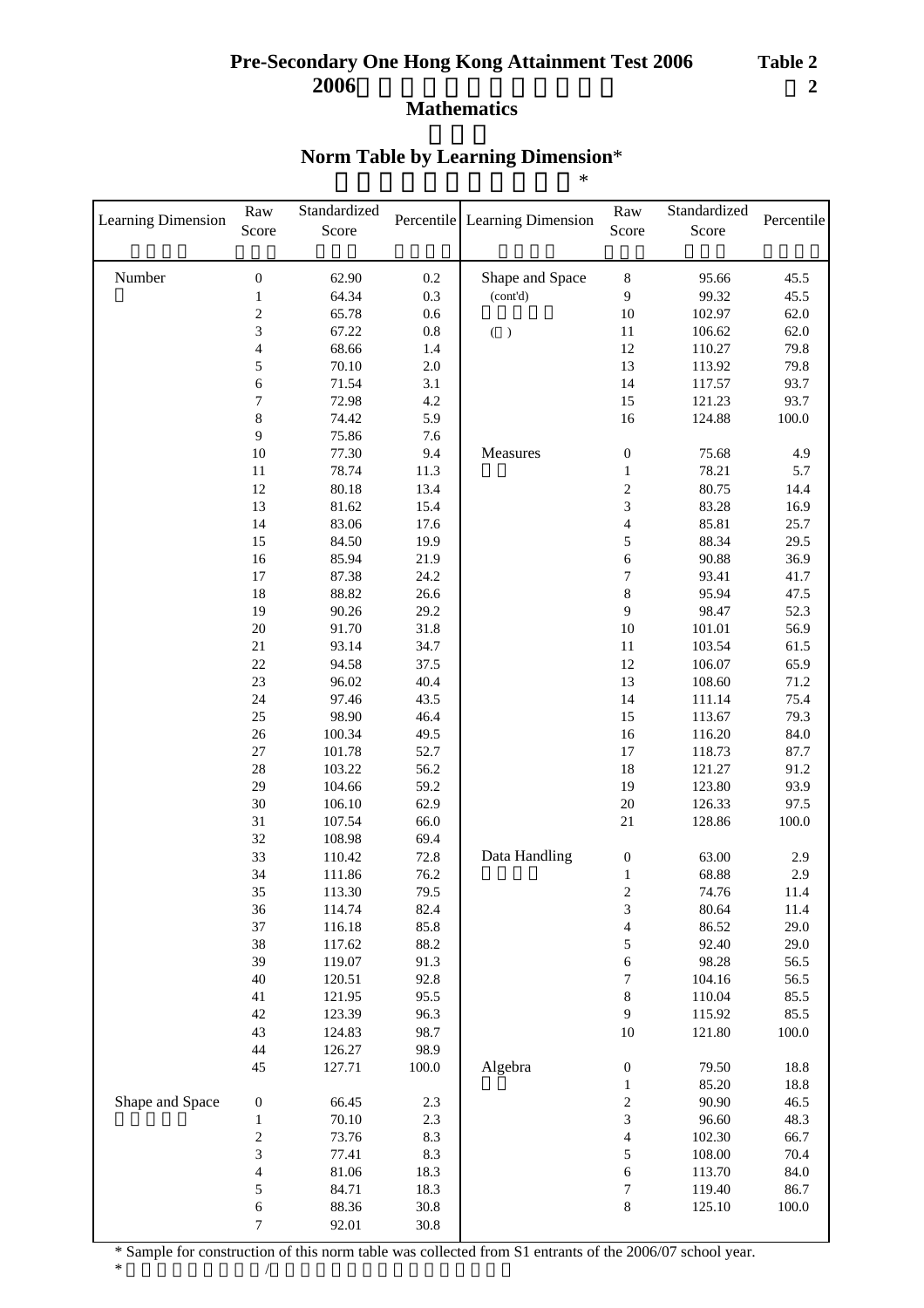### **2005 2006** \* **Conversion Table of Raw Scores from 2005 to 2006**\*

| 2005<br>2006<br>2005<br>2006<br>Pre-S1<br>Pre-S1<br>Pre-S1<br>Pre-S1<br>1.00<br>0.67<br>51.00<br>44.31<br>2.00<br>0.93<br>52.00<br>46.21<br>3.00<br>1.00<br>53.00<br>46.64<br>4.00<br>1.47<br>54.00<br>47.14<br>5.00<br>1.73<br>55.00<br>48.38<br>6.00<br>49.85<br>2.00<br>56.00<br>7.00<br>2.33<br>50.38<br>57.00<br>8.00<br>2.67<br>58.00<br>50.90<br>9.00<br>3.00<br>59.00<br>52.57<br>10.00<br>5.00<br>53.08<br>60.00<br>10.00<br>61.00<br>53.38<br>11.00<br>62.00<br>55.09<br>12.00<br>12.00<br>13.00<br>12.20<br>63.00<br>57.00<br>13.50<br>57.62<br>14.00<br>64.00<br>58.26<br>15.00<br>14.00<br>65.00<br>16.00<br>15.25<br>66.00<br>58.95<br>17.00<br>16.00<br>67.00<br>59.31<br>18.00<br>17.80<br>68.00<br>60.36<br>61.46<br>18.73<br>69.00<br>19.00<br>62.73<br>20.00<br>19.07<br>70.00<br>63.44<br>21.00<br>19.40<br>71.00<br>20.11<br>64.07<br>22.00<br>72.00<br>65.05<br>23.00<br>20.56<br>73.00<br>24.00<br>21.36<br>66.00<br>74.00<br>25.00<br>75.00<br>67.36<br>21.93<br>26.00<br>23.47<br>76.00<br>68.44<br>27.00<br>77.00<br>24.43<br>69.42<br>28.00<br>25.78<br>78.00<br>69.90<br>29.00<br>71.00<br>25.89<br>79.00<br>80.00<br>72.00<br>30.00<br>27.75<br>73.75<br>31.00<br>28.50<br>81.00<br>82.00<br>74.59<br>32.00<br>29.54<br>33.00<br>29.92<br>83.00<br>75.50<br>31.20<br>84.00<br>76.33<br>34.00<br>85.00<br>77.38<br>35.00<br>32.00<br>79.29<br>36.00<br>32.35<br>86.00<br>37.00<br>80.00<br>32.47<br>87.00<br>38.00<br>88.00<br>81.31<br>33.25<br>82.27<br>39.00<br>34.11<br>89.00<br>40.00<br>35.55<br>90.00<br>83.83<br>91.00<br>84.70<br>41.00<br>36.50<br>86.11<br>42.00<br>37.50<br>92.00<br>37.75<br>93.00<br>86.89<br>43.00<br>88.63<br>44.00<br>39.25<br>94.00<br>89.50<br>45.00<br>40.43<br>95.00<br>92.17<br>46.00<br>41.29<br>96.00<br>92.67<br>47.00<br>41.93<br>97.00<br>48.00<br>42.76<br>98.00<br>95.00<br>43.53<br>99.00<br>97.25<br>49.00<br>50.00<br>44.08<br>100.00<br>98.00 |  |  |  |
|----------------------------------------------------------------------------------------------------------------------------------------------------------------------------------------------------------------------------------------------------------------------------------------------------------------------------------------------------------------------------------------------------------------------------------------------------------------------------------------------------------------------------------------------------------------------------------------------------------------------------------------------------------------------------------------------------------------------------------------------------------------------------------------------------------------------------------------------------------------------------------------------------------------------------------------------------------------------------------------------------------------------------------------------------------------------------------------------------------------------------------------------------------------------------------------------------------------------------------------------------------------------------------------------------------------------------------------------------------------------------------------------------------------------------------------------------------------------------------------------------------------------------------------------------------------------------------------------------------------------------------------------------------------------------------------------------------------------------------------------------------------------------------------------------------------------------------------------------------------------------------------------------------------------------|--|--|--|
|                                                                                                                                                                                                                                                                                                                                                                                                                                                                                                                                                                                                                                                                                                                                                                                                                                                                                                                                                                                                                                                                                                                                                                                                                                                                                                                                                                                                                                                                                                                                                                                                                                                                                                                                                                                                                                                                                                                            |  |  |  |
|                                                                                                                                                                                                                                                                                                                                                                                                                                                                                                                                                                                                                                                                                                                                                                                                                                                                                                                                                                                                                                                                                                                                                                                                                                                                                                                                                                                                                                                                                                                                                                                                                                                                                                                                                                                                                                                                                                                            |  |  |  |
|                                                                                                                                                                                                                                                                                                                                                                                                                                                                                                                                                                                                                                                                                                                                                                                                                                                                                                                                                                                                                                                                                                                                                                                                                                                                                                                                                                                                                                                                                                                                                                                                                                                                                                                                                                                                                                                                                                                            |  |  |  |
|                                                                                                                                                                                                                                                                                                                                                                                                                                                                                                                                                                                                                                                                                                                                                                                                                                                                                                                                                                                                                                                                                                                                                                                                                                                                                                                                                                                                                                                                                                                                                                                                                                                                                                                                                                                                                                                                                                                            |  |  |  |
|                                                                                                                                                                                                                                                                                                                                                                                                                                                                                                                                                                                                                                                                                                                                                                                                                                                                                                                                                                                                                                                                                                                                                                                                                                                                                                                                                                                                                                                                                                                                                                                                                                                                                                                                                                                                                                                                                                                            |  |  |  |
|                                                                                                                                                                                                                                                                                                                                                                                                                                                                                                                                                                                                                                                                                                                                                                                                                                                                                                                                                                                                                                                                                                                                                                                                                                                                                                                                                                                                                                                                                                                                                                                                                                                                                                                                                                                                                                                                                                                            |  |  |  |
|                                                                                                                                                                                                                                                                                                                                                                                                                                                                                                                                                                                                                                                                                                                                                                                                                                                                                                                                                                                                                                                                                                                                                                                                                                                                                                                                                                                                                                                                                                                                                                                                                                                                                                                                                                                                                                                                                                                            |  |  |  |
|                                                                                                                                                                                                                                                                                                                                                                                                                                                                                                                                                                                                                                                                                                                                                                                                                                                                                                                                                                                                                                                                                                                                                                                                                                                                                                                                                                                                                                                                                                                                                                                                                                                                                                                                                                                                                                                                                                                            |  |  |  |
|                                                                                                                                                                                                                                                                                                                                                                                                                                                                                                                                                                                                                                                                                                                                                                                                                                                                                                                                                                                                                                                                                                                                                                                                                                                                                                                                                                                                                                                                                                                                                                                                                                                                                                                                                                                                                                                                                                                            |  |  |  |
|                                                                                                                                                                                                                                                                                                                                                                                                                                                                                                                                                                                                                                                                                                                                                                                                                                                                                                                                                                                                                                                                                                                                                                                                                                                                                                                                                                                                                                                                                                                                                                                                                                                                                                                                                                                                                                                                                                                            |  |  |  |
|                                                                                                                                                                                                                                                                                                                                                                                                                                                                                                                                                                                                                                                                                                                                                                                                                                                                                                                                                                                                                                                                                                                                                                                                                                                                                                                                                                                                                                                                                                                                                                                                                                                                                                                                                                                                                                                                                                                            |  |  |  |
|                                                                                                                                                                                                                                                                                                                                                                                                                                                                                                                                                                                                                                                                                                                                                                                                                                                                                                                                                                                                                                                                                                                                                                                                                                                                                                                                                                                                                                                                                                                                                                                                                                                                                                                                                                                                                                                                                                                            |  |  |  |
|                                                                                                                                                                                                                                                                                                                                                                                                                                                                                                                                                                                                                                                                                                                                                                                                                                                                                                                                                                                                                                                                                                                                                                                                                                                                                                                                                                                                                                                                                                                                                                                                                                                                                                                                                                                                                                                                                                                            |  |  |  |
|                                                                                                                                                                                                                                                                                                                                                                                                                                                                                                                                                                                                                                                                                                                                                                                                                                                                                                                                                                                                                                                                                                                                                                                                                                                                                                                                                                                                                                                                                                                                                                                                                                                                                                                                                                                                                                                                                                                            |  |  |  |
|                                                                                                                                                                                                                                                                                                                                                                                                                                                                                                                                                                                                                                                                                                                                                                                                                                                                                                                                                                                                                                                                                                                                                                                                                                                                                                                                                                                                                                                                                                                                                                                                                                                                                                                                                                                                                                                                                                                            |  |  |  |
|                                                                                                                                                                                                                                                                                                                                                                                                                                                                                                                                                                                                                                                                                                                                                                                                                                                                                                                                                                                                                                                                                                                                                                                                                                                                                                                                                                                                                                                                                                                                                                                                                                                                                                                                                                                                                                                                                                                            |  |  |  |
|                                                                                                                                                                                                                                                                                                                                                                                                                                                                                                                                                                                                                                                                                                                                                                                                                                                                                                                                                                                                                                                                                                                                                                                                                                                                                                                                                                                                                                                                                                                                                                                                                                                                                                                                                                                                                                                                                                                            |  |  |  |
|                                                                                                                                                                                                                                                                                                                                                                                                                                                                                                                                                                                                                                                                                                                                                                                                                                                                                                                                                                                                                                                                                                                                                                                                                                                                                                                                                                                                                                                                                                                                                                                                                                                                                                                                                                                                                                                                                                                            |  |  |  |
|                                                                                                                                                                                                                                                                                                                                                                                                                                                                                                                                                                                                                                                                                                                                                                                                                                                                                                                                                                                                                                                                                                                                                                                                                                                                                                                                                                                                                                                                                                                                                                                                                                                                                                                                                                                                                                                                                                                            |  |  |  |
|                                                                                                                                                                                                                                                                                                                                                                                                                                                                                                                                                                                                                                                                                                                                                                                                                                                                                                                                                                                                                                                                                                                                                                                                                                                                                                                                                                                                                                                                                                                                                                                                                                                                                                                                                                                                                                                                                                                            |  |  |  |
|                                                                                                                                                                                                                                                                                                                                                                                                                                                                                                                                                                                                                                                                                                                                                                                                                                                                                                                                                                                                                                                                                                                                                                                                                                                                                                                                                                                                                                                                                                                                                                                                                                                                                                                                                                                                                                                                                                                            |  |  |  |
|                                                                                                                                                                                                                                                                                                                                                                                                                                                                                                                                                                                                                                                                                                                                                                                                                                                                                                                                                                                                                                                                                                                                                                                                                                                                                                                                                                                                                                                                                                                                                                                                                                                                                                                                                                                                                                                                                                                            |  |  |  |
|                                                                                                                                                                                                                                                                                                                                                                                                                                                                                                                                                                                                                                                                                                                                                                                                                                                                                                                                                                                                                                                                                                                                                                                                                                                                                                                                                                                                                                                                                                                                                                                                                                                                                                                                                                                                                                                                                                                            |  |  |  |
|                                                                                                                                                                                                                                                                                                                                                                                                                                                                                                                                                                                                                                                                                                                                                                                                                                                                                                                                                                                                                                                                                                                                                                                                                                                                                                                                                                                                                                                                                                                                                                                                                                                                                                                                                                                                                                                                                                                            |  |  |  |
|                                                                                                                                                                                                                                                                                                                                                                                                                                                                                                                                                                                                                                                                                                                                                                                                                                                                                                                                                                                                                                                                                                                                                                                                                                                                                                                                                                                                                                                                                                                                                                                                                                                                                                                                                                                                                                                                                                                            |  |  |  |
|                                                                                                                                                                                                                                                                                                                                                                                                                                                                                                                                                                                                                                                                                                                                                                                                                                                                                                                                                                                                                                                                                                                                                                                                                                                                                                                                                                                                                                                                                                                                                                                                                                                                                                                                                                                                                                                                                                                            |  |  |  |
|                                                                                                                                                                                                                                                                                                                                                                                                                                                                                                                                                                                                                                                                                                                                                                                                                                                                                                                                                                                                                                                                                                                                                                                                                                                                                                                                                                                                                                                                                                                                                                                                                                                                                                                                                                                                                                                                                                                            |  |  |  |
|                                                                                                                                                                                                                                                                                                                                                                                                                                                                                                                                                                                                                                                                                                                                                                                                                                                                                                                                                                                                                                                                                                                                                                                                                                                                                                                                                                                                                                                                                                                                                                                                                                                                                                                                                                                                                                                                                                                            |  |  |  |
|                                                                                                                                                                                                                                                                                                                                                                                                                                                                                                                                                                                                                                                                                                                                                                                                                                                                                                                                                                                                                                                                                                                                                                                                                                                                                                                                                                                                                                                                                                                                                                                                                                                                                                                                                                                                                                                                                                                            |  |  |  |
|                                                                                                                                                                                                                                                                                                                                                                                                                                                                                                                                                                                                                                                                                                                                                                                                                                                                                                                                                                                                                                                                                                                                                                                                                                                                                                                                                                                                                                                                                                                                                                                                                                                                                                                                                                                                                                                                                                                            |  |  |  |
|                                                                                                                                                                                                                                                                                                                                                                                                                                                                                                                                                                                                                                                                                                                                                                                                                                                                                                                                                                                                                                                                                                                                                                                                                                                                                                                                                                                                                                                                                                                                                                                                                                                                                                                                                                                                                                                                                                                            |  |  |  |
|                                                                                                                                                                                                                                                                                                                                                                                                                                                                                                                                                                                                                                                                                                                                                                                                                                                                                                                                                                                                                                                                                                                                                                                                                                                                                                                                                                                                                                                                                                                                                                                                                                                                                                                                                                                                                                                                                                                            |  |  |  |
|                                                                                                                                                                                                                                                                                                                                                                                                                                                                                                                                                                                                                                                                                                                                                                                                                                                                                                                                                                                                                                                                                                                                                                                                                                                                                                                                                                                                                                                                                                                                                                                                                                                                                                                                                                                                                                                                                                                            |  |  |  |
|                                                                                                                                                                                                                                                                                                                                                                                                                                                                                                                                                                                                                                                                                                                                                                                                                                                                                                                                                                                                                                                                                                                                                                                                                                                                                                                                                                                                                                                                                                                                                                                                                                                                                                                                                                                                                                                                                                                            |  |  |  |
|                                                                                                                                                                                                                                                                                                                                                                                                                                                                                                                                                                                                                                                                                                                                                                                                                                                                                                                                                                                                                                                                                                                                                                                                                                                                                                                                                                                                                                                                                                                                                                                                                                                                                                                                                                                                                                                                                                                            |  |  |  |
|                                                                                                                                                                                                                                                                                                                                                                                                                                                                                                                                                                                                                                                                                                                                                                                                                                                                                                                                                                                                                                                                                                                                                                                                                                                                                                                                                                                                                                                                                                                                                                                                                                                                                                                                                                                                                                                                                                                            |  |  |  |
|                                                                                                                                                                                                                                                                                                                                                                                                                                                                                                                                                                                                                                                                                                                                                                                                                                                                                                                                                                                                                                                                                                                                                                                                                                                                                                                                                                                                                                                                                                                                                                                                                                                                                                                                                                                                                                                                                                                            |  |  |  |
|                                                                                                                                                                                                                                                                                                                                                                                                                                                                                                                                                                                                                                                                                                                                                                                                                                                                                                                                                                                                                                                                                                                                                                                                                                                                                                                                                                                                                                                                                                                                                                                                                                                                                                                                                                                                                                                                                                                            |  |  |  |
|                                                                                                                                                                                                                                                                                                                                                                                                                                                                                                                                                                                                                                                                                                                                                                                                                                                                                                                                                                                                                                                                                                                                                                                                                                                                                                                                                                                                                                                                                                                                                                                                                                                                                                                                                                                                                                                                                                                            |  |  |  |
|                                                                                                                                                                                                                                                                                                                                                                                                                                                                                                                                                                                                                                                                                                                                                                                                                                                                                                                                                                                                                                                                                                                                                                                                                                                                                                                                                                                                                                                                                                                                                                                                                                                                                                                                                                                                                                                                                                                            |  |  |  |
|                                                                                                                                                                                                                                                                                                                                                                                                                                                                                                                                                                                                                                                                                                                                                                                                                                                                                                                                                                                                                                                                                                                                                                                                                                                                                                                                                                                                                                                                                                                                                                                                                                                                                                                                                                                                                                                                                                                            |  |  |  |
|                                                                                                                                                                                                                                                                                                                                                                                                                                                                                                                                                                                                                                                                                                                                                                                                                                                                                                                                                                                                                                                                                                                                                                                                                                                                                                                                                                                                                                                                                                                                                                                                                                                                                                                                                                                                                                                                                                                            |  |  |  |
|                                                                                                                                                                                                                                                                                                                                                                                                                                                                                                                                                                                                                                                                                                                                                                                                                                                                                                                                                                                                                                                                                                                                                                                                                                                                                                                                                                                                                                                                                                                                                                                                                                                                                                                                                                                                                                                                                                                            |  |  |  |
|                                                                                                                                                                                                                                                                                                                                                                                                                                                                                                                                                                                                                                                                                                                                                                                                                                                                                                                                                                                                                                                                                                                                                                                                                                                                                                                                                                                                                                                                                                                                                                                                                                                                                                                                                                                                                                                                                                                            |  |  |  |
|                                                                                                                                                                                                                                                                                                                                                                                                                                                                                                                                                                                                                                                                                                                                                                                                                                                                                                                                                                                                                                                                                                                                                                                                                                                                                                                                                                                                                                                                                                                                                                                                                                                                                                                                                                                                                                                                                                                            |  |  |  |
|                                                                                                                                                                                                                                                                                                                                                                                                                                                                                                                                                                                                                                                                                                                                                                                                                                                                                                                                                                                                                                                                                                                                                                                                                                                                                                                                                                                                                                                                                                                                                                                                                                                                                                                                                                                                                                                                                                                            |  |  |  |
|                                                                                                                                                                                                                                                                                                                                                                                                                                                                                                                                                                                                                                                                                                                                                                                                                                                                                                                                                                                                                                                                                                                                                                                                                                                                                                                                                                                                                                                                                                                                                                                                                                                                                                                                                                                                                                                                                                                            |  |  |  |
|                                                                                                                                                                                                                                                                                                                                                                                                                                                                                                                                                                                                                                                                                                                                                                                                                                                                                                                                                                                                                                                                                                                                                                                                                                                                                                                                                                                                                                                                                                                                                                                                                                                                                                                                                                                                                                                                                                                            |  |  |  |
|                                                                                                                                                                                                                                                                                                                                                                                                                                                                                                                                                                                                                                                                                                                                                                                                                                                                                                                                                                                                                                                                                                                                                                                                                                                                                                                                                                                                                                                                                                                                                                                                                                                                                                                                                                                                                                                                                                                            |  |  |  |
|                                                                                                                                                                                                                                                                                                                                                                                                                                                                                                                                                                                                                                                                                                                                                                                                                                                                                                                                                                                                                                                                                                                                                                                                                                                                                                                                                                                                                                                                                                                                                                                                                                                                                                                                                                                                                                                                                                                            |  |  |  |
|                                                                                                                                                                                                                                                                                                                                                                                                                                                                                                                                                                                                                                                                                                                                                                                                                                                                                                                                                                                                                                                                                                                                                                                                                                                                                                                                                                                                                                                                                                                                                                                                                                                                                                                                                                                                                                                                                                                            |  |  |  |
|                                                                                                                                                                                                                                                                                                                                                                                                                                                                                                                                                                                                                                                                                                                                                                                                                                                                                                                                                                                                                                                                                                                                                                                                                                                                                                                                                                                                                                                                                                                                                                                                                                                                                                                                                                                                                                                                                                                            |  |  |  |
|                                                                                                                                                                                                                                                                                                                                                                                                                                                                                                                                                                                                                                                                                                                                                                                                                                                                                                                                                                                                                                                                                                                                                                                                                                                                                                                                                                                                                                                                                                                                                                                                                                                                                                                                                                                                                                                                                                                            |  |  |  |
|                                                                                                                                                                                                                                                                                                                                                                                                                                                                                                                                                                                                                                                                                                                                                                                                                                                                                                                                                                                                                                                                                                                                                                                                                                                                                                                                                                                                                                                                                                                                                                                                                                                                                                                                                                                                                                                                                                                            |  |  |  |
|                                                                                                                                                                                                                                                                                                                                                                                                                                                                                                                                                                                                                                                                                                                                                                                                                                                                                                                                                                                                                                                                                                                                                                                                                                                                                                                                                                                                                                                                                                                                                                                                                                                                                                                                                                                                                                                                                                                            |  |  |  |
|                                                                                                                                                                                                                                                                                                                                                                                                                                                                                                                                                                                                                                                                                                                                                                                                                                                                                                                                                                                                                                                                                                                                                                                                                                                                                                                                                                                                                                                                                                                                                                                                                                                                                                                                                                                                                                                                                                                            |  |  |  |

\* Sample for construction of this conversion table was collected from S1 entrants of the 2006/07 school year.

 $*$  and  $*$